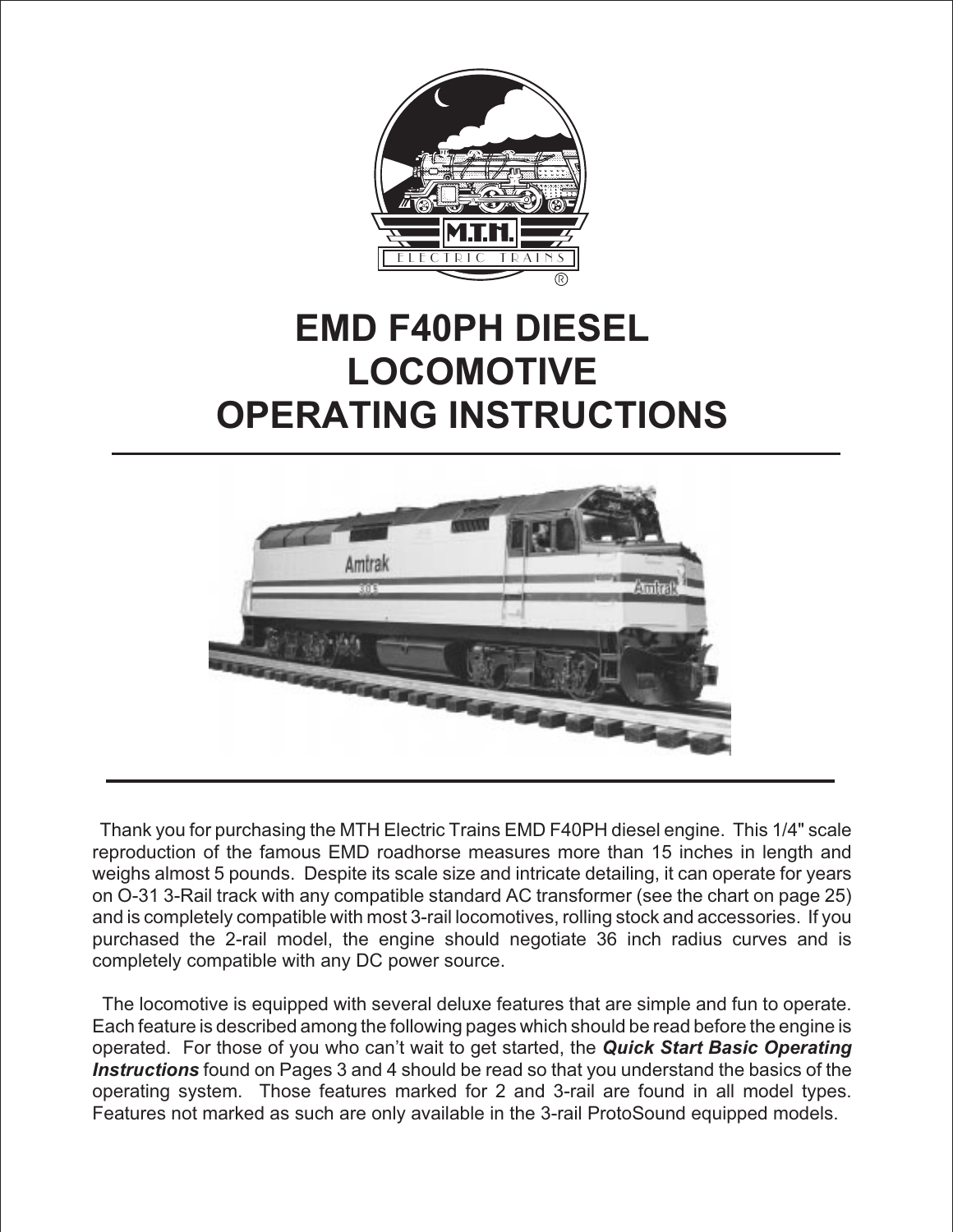## **Table Of Contents**

| QUICK START - BASIC OPERATION (2 And 3-Rail Models)<br><b>PROTOSOUNDS™ OPERATING INSTRUCTIONS</b> | 3<br>5           |
|---------------------------------------------------------------------------------------------------|------------------|
| DCRU™ REVERSE UNIT OPERATION (All 3-Rail Models)                                                  | 6                |
| <b>HORN OPERATION</b>                                                                             | $\overline{7}$   |
| <b>BELL OPERATION</b>                                                                             | $\overline{7}$   |
| <b>SQUEAKING BRAKE SOUNDS</b>                                                                     | 8                |
| ACTIVATING AND TRIGGERING THE SQUEAKING BRAKE SOUNDS                                              | 8                |
| TIPS ON USING THE SQUEAKING BRAKE FEATURE                                                         | $\boldsymbol{9}$ |
| PASSENGER STATION ANNOUNCEMENTS (PFA)                                                             | 9                |
| ACTIVATING AND TRIGGERING PASSENGER STATION SOUNDS                                                | 10               |
| TIPS ON USING THE PFA FEATURES                                                                    | 12               |
| PROTO-COUPLER OPERATION                                                                           | 13               |
| SELF-RECHARGING BATTERY BACKUP SYSTEM                                                             | 13               |
| PROTOSOUND™ VOLUME ADJUSTMENT                                                                     | 14               |
| USING "RESET" TO PROGRAM PROTOSOUNDS™                                                             | 15               |
| <b>ENTERING RESET OPTIONS</b>                                                                     | 15               |
| SETTING THE ENGINE VOLUME                                                                         | 15               |
| PROGRAMMING FOR A SEPARATE BELL BUTTON CONTROLLER                                                 | 16               |
| PROGRAMMING FOR SQUEAKING BRAKE OPERATION                                                         | 16               |
| PROGRAMMING FOR HORN IN NEUTRAL OPERATION                                                         | 17               |
| <b>TURNING OFF CAB CHATTER SOUNDS</b>                                                             | 17               |
| PROGRAMMING FOR PROTOCOUPLER OPERATION                                                            | 17               |
| PROGRAMMING FOR SQUEAKING BRAKES AND PFA OPERATION                                                | 18               |
| <b>ACTIVATING REMOTE LOCK-OUT CONTROL</b>                                                         | 18               |
| RESETTING ALL PROTOSOUND OPTIONS TO FACTORY DEFAULTS                                              | 18               |
| REVERSE UNIT LOCK-OUT OPERATION                                                                   | 19               |
| LOCKING THE ENGINE INTO FORWARD OR REVERSE                                                        | 19               |
| UNLOCKING THE ENGINE                                                                              | 19               |
| <b>LOCKING THE ENGINE INTO NEUTRAL</b>                                                            | 19               |
| <b>OIL &amp; LUBRICATION INSTRUCTIONS</b>                                                         | 20               |
| <b>TRACTION TIRE REPLACEMENT INSTRUCTIONS</b>                                                     | 21               |
| <b>HEADLIGHT REPLACEMENT</b>                                                                      | 21               |
| <b>TROUBLE SHOOTING PROTOSOUND™ PROBLEMS</b>                                                      | 22               |
| <b>TRANSFORMER COMPATIBILITY AND WIRING CHART</b>                                                 | 25               |
| PROTOSOUND RESET FEATURE CHART                                                                    | 26               |
| <b>SERVICE AND WARRANTY INFORMATION</b>                                                           | 27               |
| <b>HOW TO GET SERVICE</b>                                                                         | 27               |
| <b>LIMITED ONE YEAR WARRANTY</b>                                                                  | 27               |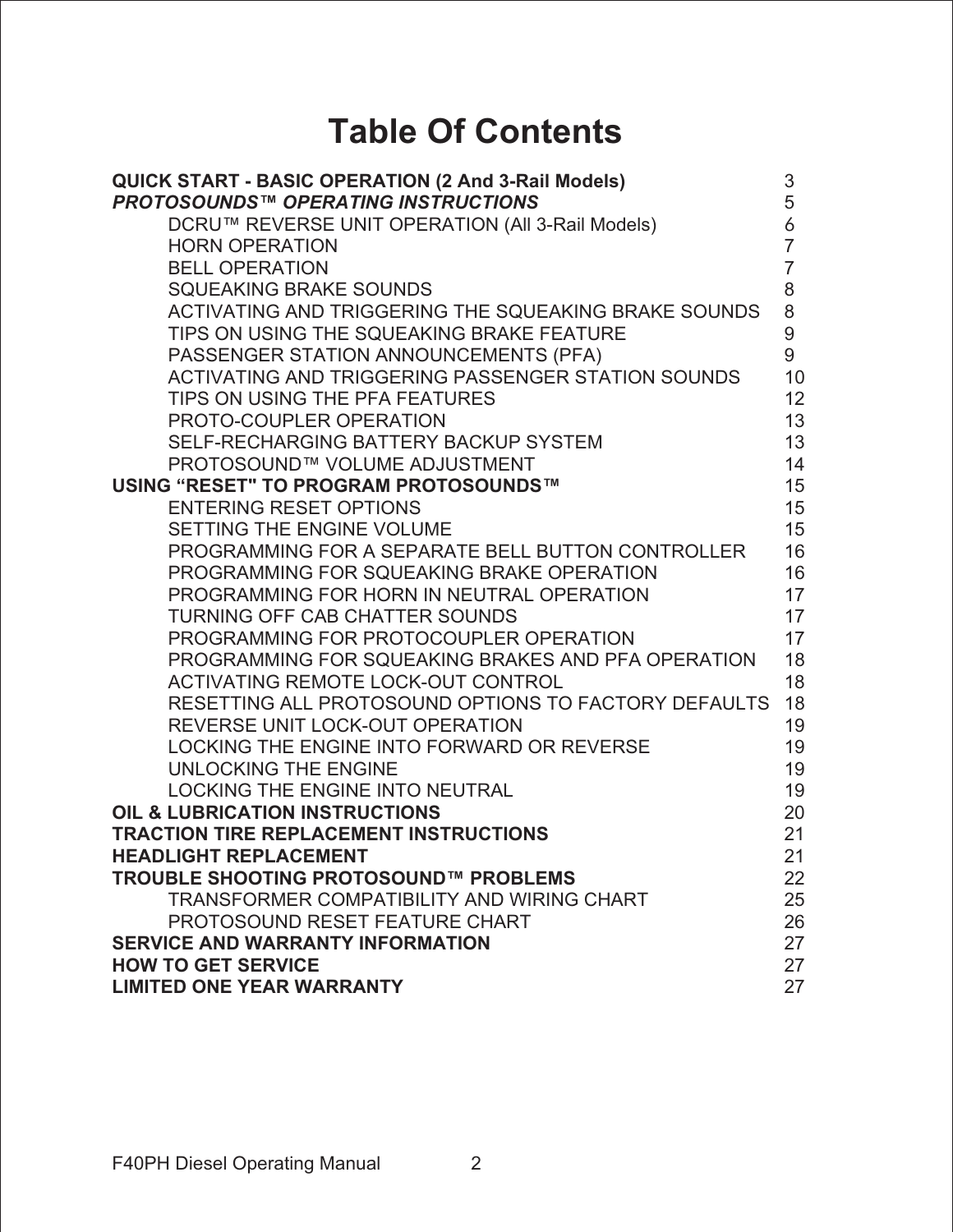## **QUICK START - BASIC OPERATION**

The MTH F40PH contains state-of-the art electronics with several built-in automatic features for incredibly realistic operation. Despite these advanced features, the 3-rail F40PH is easy to operate with any compatible standard AC transformer (see the compatibility chart on page 25). The 2-rail models will operate with any DC power source. All models are equipped with an operating smoke system that **should be primed with**

**smoke fluid before operating**. Adding 10 - 15 drops of fluid through the smoke stack should be sufficient. **If you choose to not prime the units with fluid**, turn the smoke unit switch located under the leading drive truck to the OFF position. (See Figure 1) For more information see the section on page 4 on Smoke Unit operation.

The 3-rail models are controlled by two DCRU™ electronic reverse units. The reverse unit operates in the same manner that all reverse units function by using forward, neutral and reverse states that are entered each time the throttle is turned on and off or by using the transformer direction switch (if so equipped). The 2-rail model's direction is controlled through the polarity of the DC power source and operate the same as all 2-rail DC engines.



*Figure 1: Switch Locations*

The reverse unit is designed to ignore dirty track, dead spots on switches or minor short circuits without disrupting the engine operation, even at slow, prototypical speeds. Once the 3-rail engine is placed on the track, the throttle on the transformer can be advanced. You will see that only the engine's lights come on and that only two dings of the ProtoSound bell occur followed by the diesel start-up sounds (on ProtoSound equipped 3-rail models). The engine does not run. This is known as the RESET state and is explained in more detail beginning on Page 6. The DCRU™ will not power the motors until the throttle is turned OFF and then ON again. At this point, the engine will now function just like any other electronic or mechanical E-unit. On ProtoSound-equipped engines, the diesel engine sounds will change in volume as the engine begins to move. The horn can be activated by pressing the whistle button on the transformer just as any horn would be activated. See the sections later in this guide, beginning on page 7, for more information on activating the horn and bell sounds.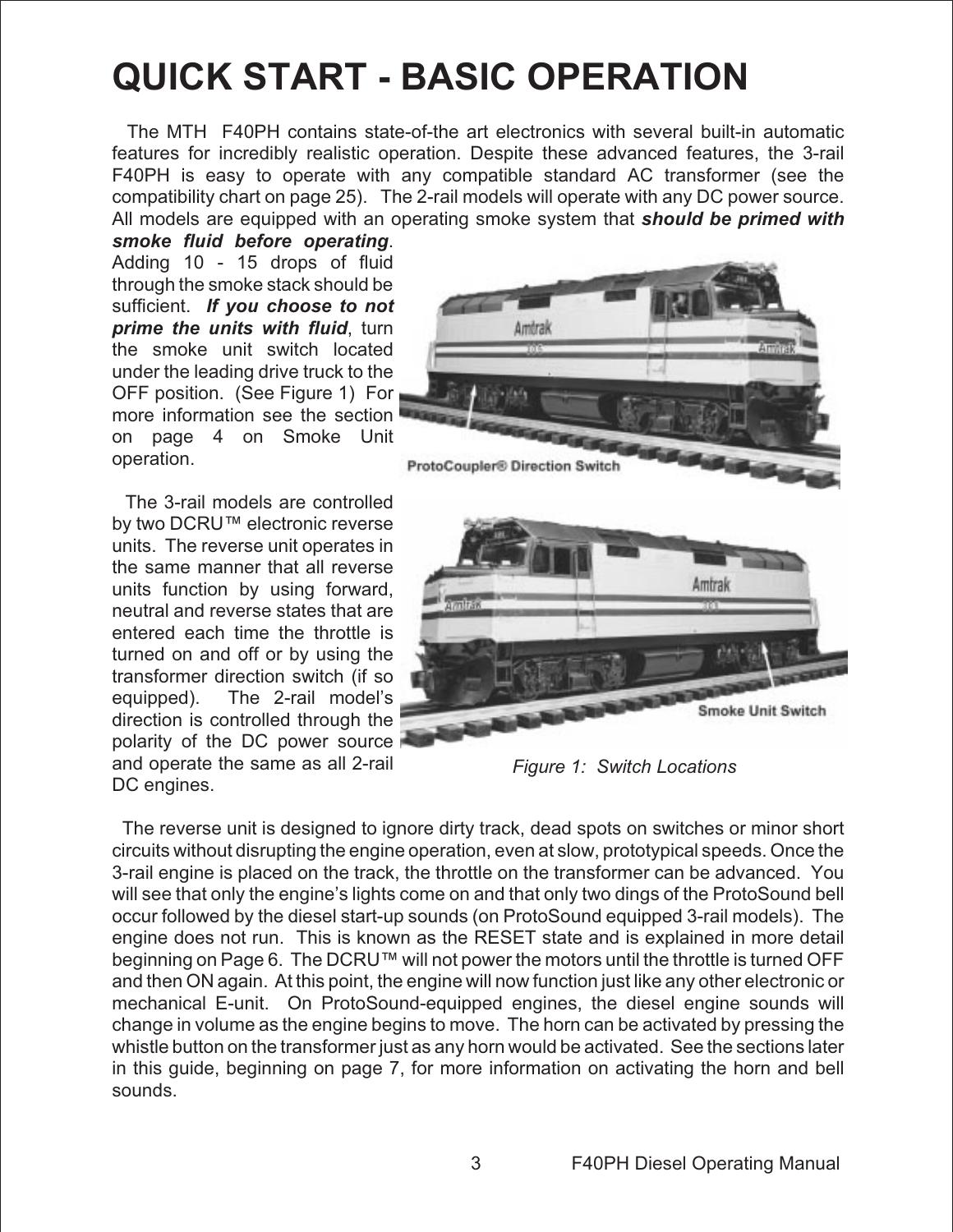## **SMOKE UNIT OPERATION**

The F40PH contains a self-powered smoke unit that outputs a steady stream of smoke through the smoke stack on the roof of the engine. The ON/OFF switch located next to the leading drive truck must be in the ON position in order for the smoke unit to function. See Fig. 2 below.

The smoke unit is essentially a small heating element and wick which soaks up and then

"cooks" a mineral oil-based fluid that omits a harmless smoke. The smoke is then forced out of the stack via a small electric fan which runs at a constant speed. However, the smoke intensity can be varied by increasing the transformer voltage setting. The higher the setting, the more intense the smoke output.

For best results, we recommend that you add 10 - 15 drops of Seuthe, LGB or LVTS fluid before you run the engine. If you don't choose to add the fluid, then the smoke unit switch should be turned off. Failure to either add the fluid or turn the switch



*Figure 2: Smoke Unit Switch Location*

off could lead to damage to the smoke unit heating element and or wicking. Add the fluid through the smoke stack hole as indicated in Figure 3. After adding the fluid, gently blow into the stack to eliminate any air bubbles. Do not overfill the unit as overfilling can cause



*Figure 3: Filling The Smoke Unit*

the fluid to leak out and coat the interior engine components. When the smoke output begins to diminish while running the engine, an additional 10-15 drops of smoke fluid should be added or the smoke unit switch should be turned off.

When storing the engine for long periods of time, you may want to add at least 15 drops of fluid to keep the wick soaked with fluid and prevent it from drying out. After removing the engine from storage, it is advisable to add another 25 drops of fluid, letting the wick soak up the fluid for 15 minutes prior to operation.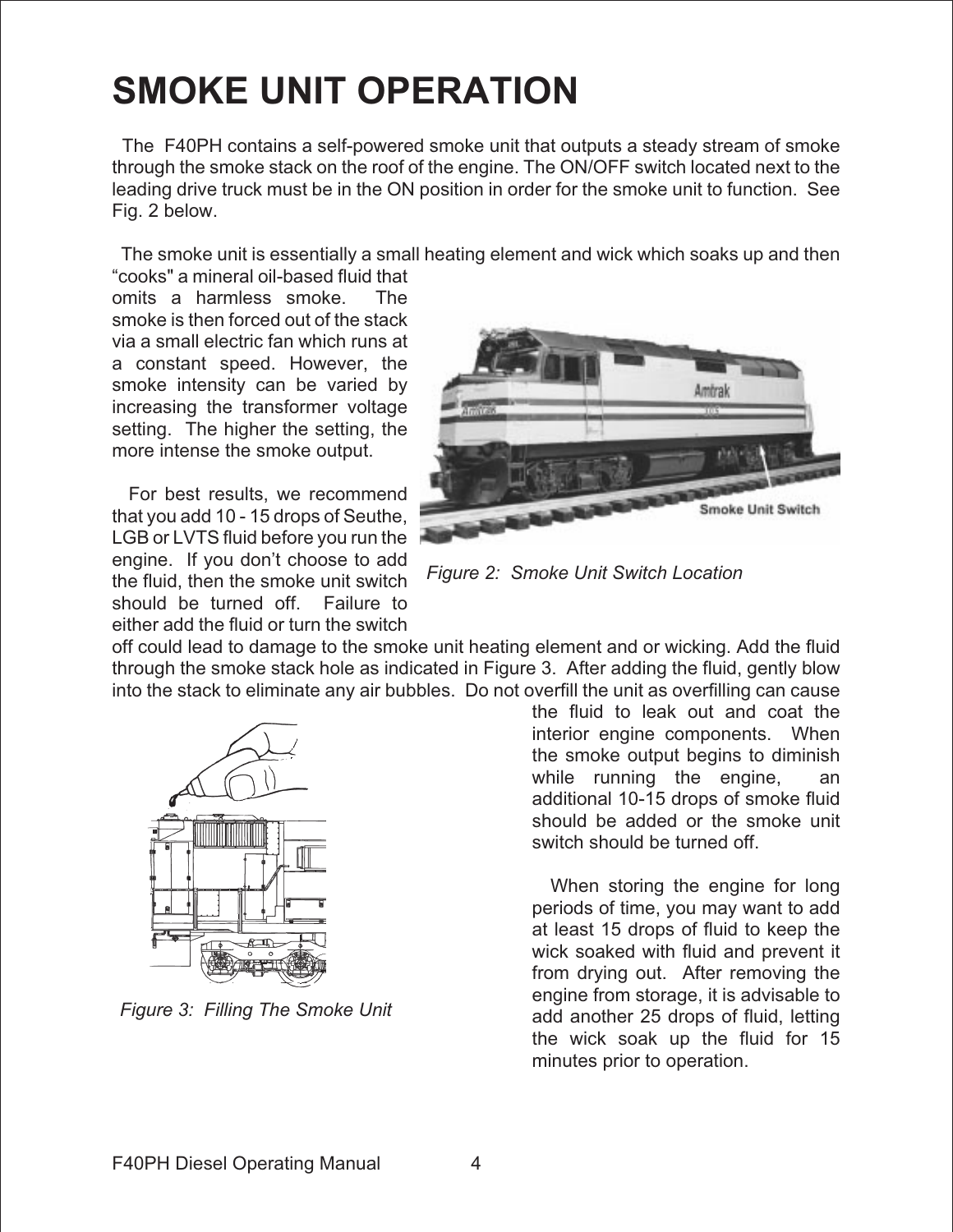## **SMOKE UNIT MAINTENANCE**

**CAUTION:** Operating the engine without smoke fluid and with the smoke unit switch in the ON position can damage your smoke unit wick, causing the wick to become hard, blackened and unabsorbant around the heating element. When this occurs, it may be difficult for the wick to soak up the smoke fluid resulting in poor or no smoke output. If that

occurs, we recommend that you inspect and/or replace the wick taking care to not run the engine without fluid in the future. You can inspect the wick to see if it needs replacement by removing the smoke unit inspection cover from the body as seen in Fig.4. After removing the chassis and inspection cover screws lift the inspection plate away and inspect the wick. If the wick is darkly discolored and hard, it should be replaced.

**NOTE:** *Replacement bottles of smoke fluid, such as LGB or LVTS Fluid are available at most hobby shops. Replacement smoke unit wicks can be purchased directly from MTH Electric Trains.*



*Fiugre 4: Servicing The Smoke Unit*

## **PROTOSOUNDS™ OPERATING INSTRUCTIONS**

The MTH ProtoSound™ digital sound and train control system provides the operator with unprecedented realistic operation on your model railroad. In addition to actual EMD engine, CD-equivalent 16-bit digital sounds, you get the following features:

Built-In DCRU Reverse Unit \* Authentic EMD Horn Sound \* Authentic EMD Bell Sound \* Squeaking Brake Sound \* Passenger Station Sounds \* Operating Remote Controlled ProtoCoupler™ \* Self-Recharging Battery Back-Up System With Automatic Battery Shut-Off \* Remotely Controlled Reverse Unit Lock-Out \* Remotely Adjustable Diesel Engine Volume \* Upgradeable Microprocessor Options \* Authentic Diesel Engine Start Up & Shut Down Sounds \* Random Selection of Four "Cab Chatter" Radio Transmission Sound Clips \* Authentic Diesel Shut Down Sounds Each feature is described among the following pages. Though the system is easy to use, we encourage you to read the instructions thoroughly.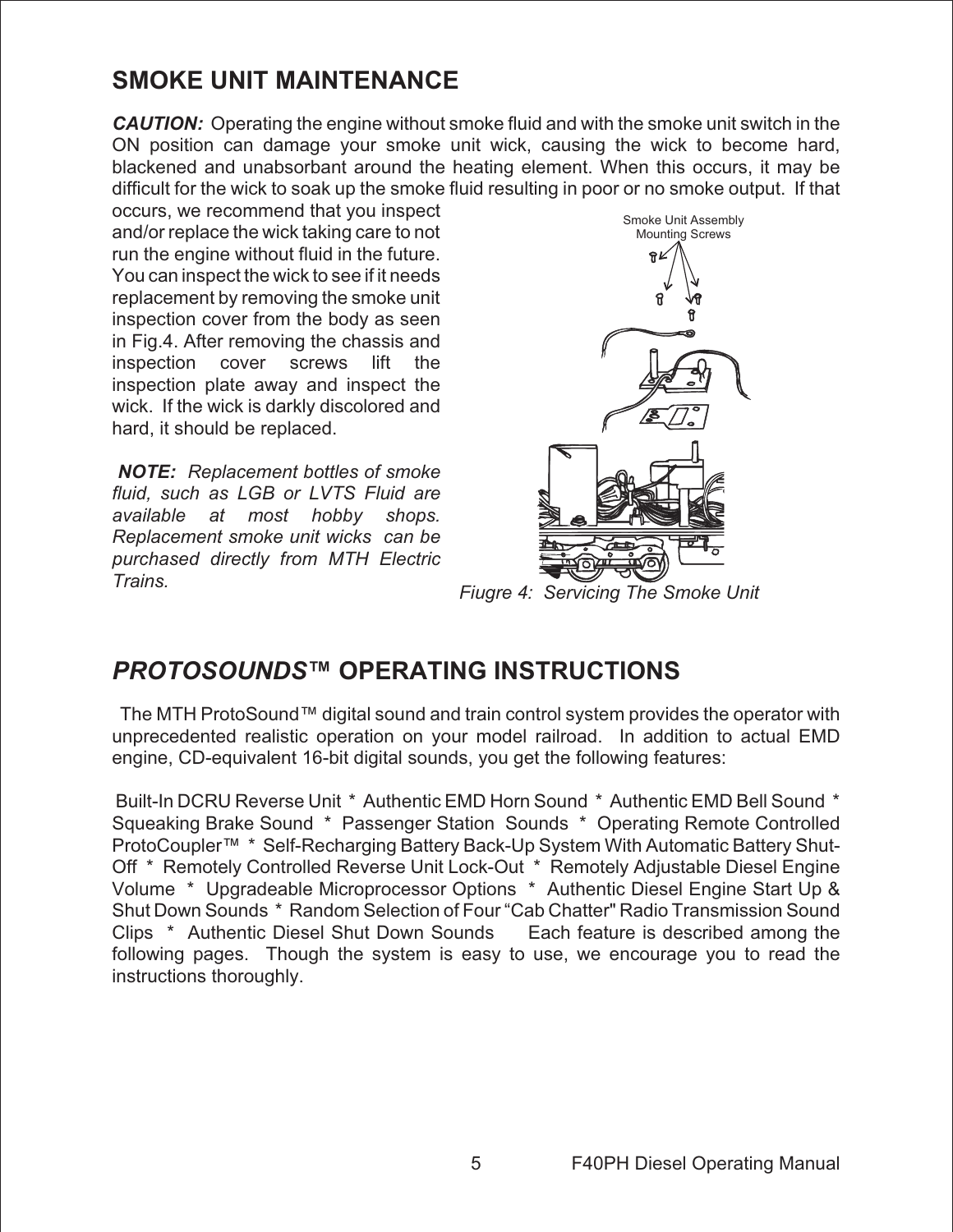### **DCRU™ REVERSE UNIT AND PROTOSOUNDS OPERATION(All 3-Rail Models)**

As mentioned in the Basic Operating section, the engine is controlled by a DCRU™ reverse unit that contains the standard forward-neutral-reverse states found on most reverse units. However, as described earlier, when power is first applied to the track, the reverse unit begins in RESET or what seems like a neutral state. Power must be interrupted again to get the locomotive to enter the forward state. It is this first RESET state that gives ProtoSound™ its unique, remote controlled functions. The system will enter RESET whenever power to the track is off for three or more seconds. NEUTRAL will be referred to as the state between Forward and Reverse.

ProtoSounds™ is equipped with a microprocessor, that, depending on the amount of memory it is allotted, allows the user to utilize several remotely activated functions. In the simplest terms, ProtoSounds™ has its own "Computer" controlling these functions. In fact, the power of this microprocessor is the same as that of a 286 desktop computer! In order to access many of these remotely controlled functions, the user must be in the RESET state to do so. RESET is entered anytime power to the locomotive has been off for more than 3 to 5 seconds. When the engine first enters RESET, the microprocessor initiates a system check to determine if the system, transformer and engine are operating correctly. This takes approximately 2.2 seconds during which you will hear the engine's startup sounds begin. In order for ProtoSounds to properly initiate the system check, do not advance the transformer throttle past 10 volts when you first enter RESET, wait for the diesel startup sounds to begin and then slowly turn the transformer throttle to the off position and then back on again to enter the forward phase. Interrupting the power too quickly may cause the system to re-enter RESET (signaled by two dings of the bell). Should this happen, wait longer before interrupting the power to enter the Forward phase.

ProtoSounds™ comes with several programmable functions, including Turbine Whine Volume Adjustment, Separate Bell Button Operation (pre-programmed at the factory), Cab Chatter On/Off Control, ProtoCoupler On/Off Control and Horn-In-Neutral Operation. Each of these features are described in more detail later. You will notice that when in RESET, your engine will not respond to the whistle button with a horn blast or continuous bell ringing. In fact, when in RESET and the whistle button is depressed, only one single bell chime will be heard each time the whistle button is pressed. If you don't want to configure or change your locomotive using any of these programmable features, simply leave RESET and wait 2.2 seconds before interrupting the power to put the engine in forward. After you leave RESET, your engine will operate normally in all the direction states of forward, neutral and reverse.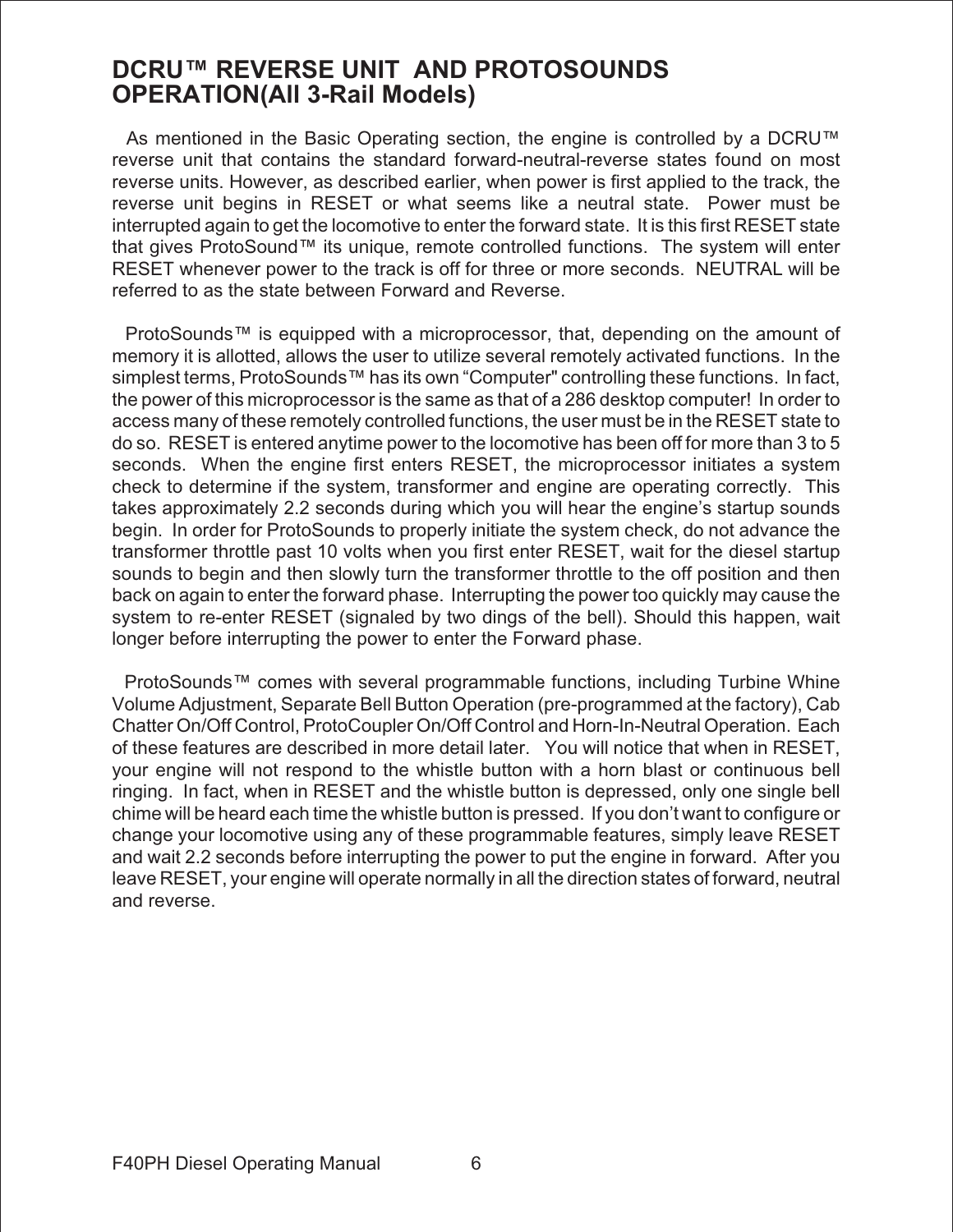## **HORN OPERATION**

Your EMD F40PH ProtoSound-equipped engine is equipped with a digital recording of a EMD horn. The horn sound can be activated anytime the engine is in forward or reverse by pressing the whistle button on your transformer. The horn will continue to blow as long as the whistle button is depressed. The horn will not function in RESET and must be configured through a RESET option to allow the horn to work when the engine is in neutral. See page 17 for information on horn programming in the **Using RESET To Program ProtoSounds™** section of this manual.

## **BELL OPERATION**

Your EMD F40PH ProtoSound-equipped engine is equipped with a digital recording of an actual EMD bell. The bell can be turned on or off with any separate bell button, like the Lionel® Railsounds™ No. 5906 Bell Button, by simply pushing the button. If you don't have a separate bell button, the bell can be controlled through your transformer's whistle button whenever the engine is in NEUTRAL. The bell will never ring continuously in RESET (Remember NEUTRAL is the state between Forward and Reverse). Once the bell is turned on, it will continue to ring when the engine is cycled into forward or reverse until you press the bell button or re-enter NEUTRAL and turn the bell off with the whistle button.

In fact, because of ProtoSounds™ state-of-the-art design, the microprocessor remembers its last command. Therefore, unless you turn the bell off before you quit running your train, the next time you run the engine, the bell will come on. No matter whether you come back an hour later or a year later, the bell will begin chiming once the engine enters one of the three directional states.

To turn the bell on using the transformer's whistle button, turn on power to the track and cycle the engine into NEUTRAL. Turn the throttle to 8 volts or less (any higher voltage will arm the ProtoCoupler) and press the whistle button. The bell should begin chiming. To turn the bell off, press the whistle button again. If you want to keep the bell on while running the engine, simply interrupt the power with the transformer throttle or the transformer directional switch and enter forward or reverse.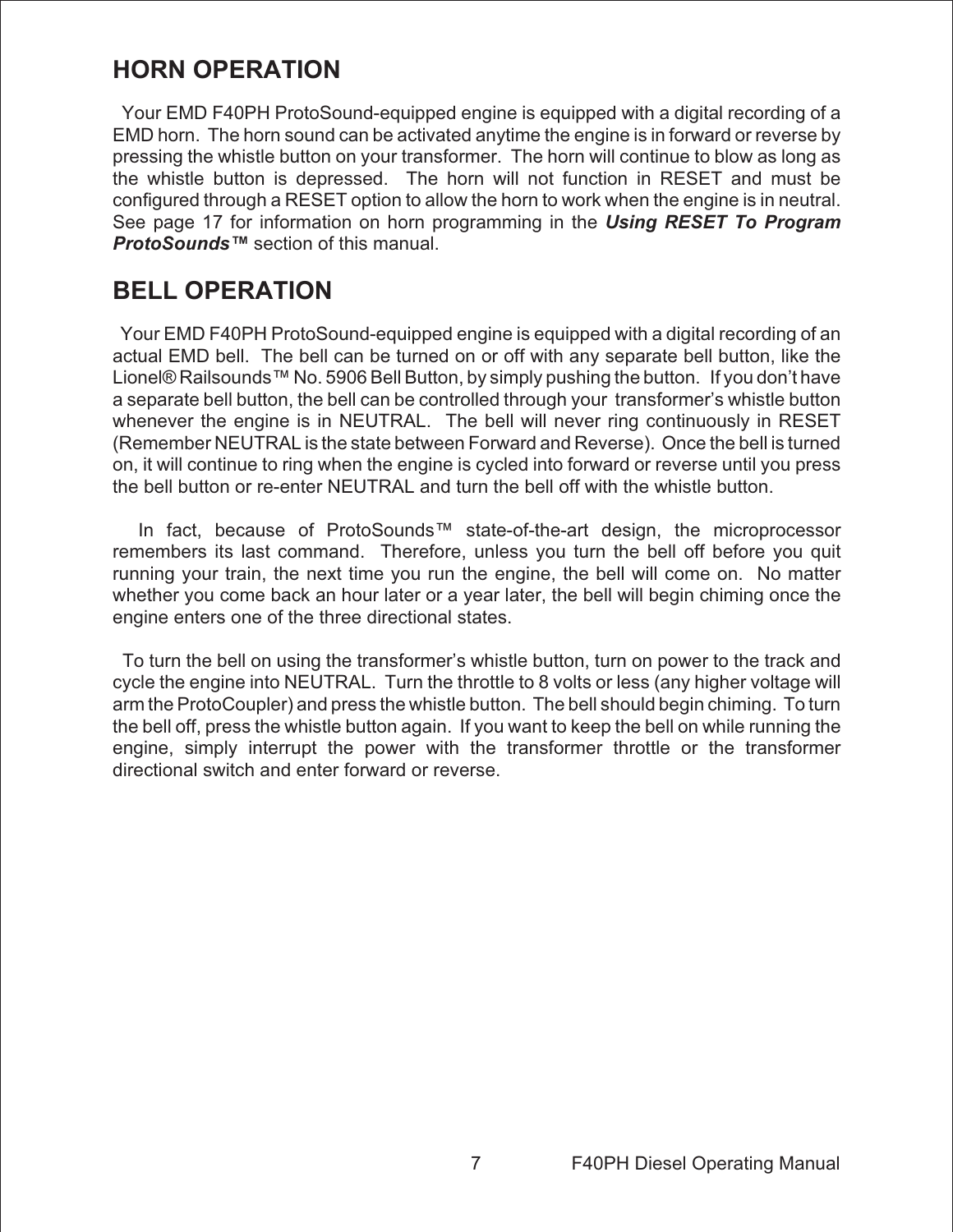## **SQUEAKING BRAKE SOUNDS**

ProtoSounds is now equipped with operator controlled squeaking brake sounds. Once activated, this easy to use feature plays the sound of squeaking brakes whenever the transformer throttle is reduced from high voltage to low voltage simulating the application of the brakes as you enter curves or slow down for crossings and passenger stations. The sound itself is a stored record on the ProtoSounds software chip and will always play the same brake sound for the same 3 second length each time you reduce the voltage from high to low.

#### **ACTIVATING AND TRIGGERING THE SQUEAKING BRAKE SOUNDS**

Before the brake squeaking can be heard, ProtoSounds must be activated for the brake sound feature. The brake sound feature can be activated in two ways.

Option 1: If you are using a separate bell button controller to ring your bell (like the Lionel Railsounds No. 5906 bell activation button) you can activate the squealing brake feature by pressing and holding the bell button for three seconds or longer (it doesn't matter if you are in forward, neutral or reverse). You will hear the bell chiming turn on and if you listen carefully you should hear an air release sound after three seconds have passed at which time you can release the bell button. (Note: *because the air release sound is hard to hear, we recommend that you count out a full three seconds before releasing the bell button*.) The bell will continue to chime, so if you want to turn off the bell ringing, simply press and release the bell button a second time. If you were in neutral when you triggered the brake feature, interrupt the transformer throttle to enter either forward or reverse to allow the engine to begin running. (Note: *the brake sound will only be activated in the first direction state you enter after triggering the feature from the neutral position. You cannot interrupt the power twice to enter another direction state and still have the brake feature active*.) Once your engine begins running, you can activate the brake sounds by reducing the transformer voltage from a high setting to a low setting.

Option 2 If you do not have a separate bell button on your layout, you can still activate the brake sound feature with your transformer whistle button. To activate the brake feature turn on the transformer throttle and get your engine into the neutral position (not RESET). Once in neutral, set the transformer throttle at 8 volts or less and press and hold the whistle button for at least three seconds. You will hear the bell chiming turn on and if you listen carefully you should hear an air release sound after three seconds have passed at which time you can release the whistle button. (Note: *because the air release sound is hard to hear, we recommend that you count out a full three seconds before releasing the whistle button.*) The bell will continue to chime, so if you want to turn off the bell ringing, simply press and release the bell button a second time. Interrupt the transformer throttle to enter either forward or reverse to allow the engine to begin running. (Note: *the brake sound will only be activated in the first direction state you enter after triggering the feature from the neutral position. You cannot interrupt the power twice to enter another direction state and still have the brake feature active.*) Once your engine begins running, you can activate the brake sounds by reducing the transformer voltage from a high setting to a low setting.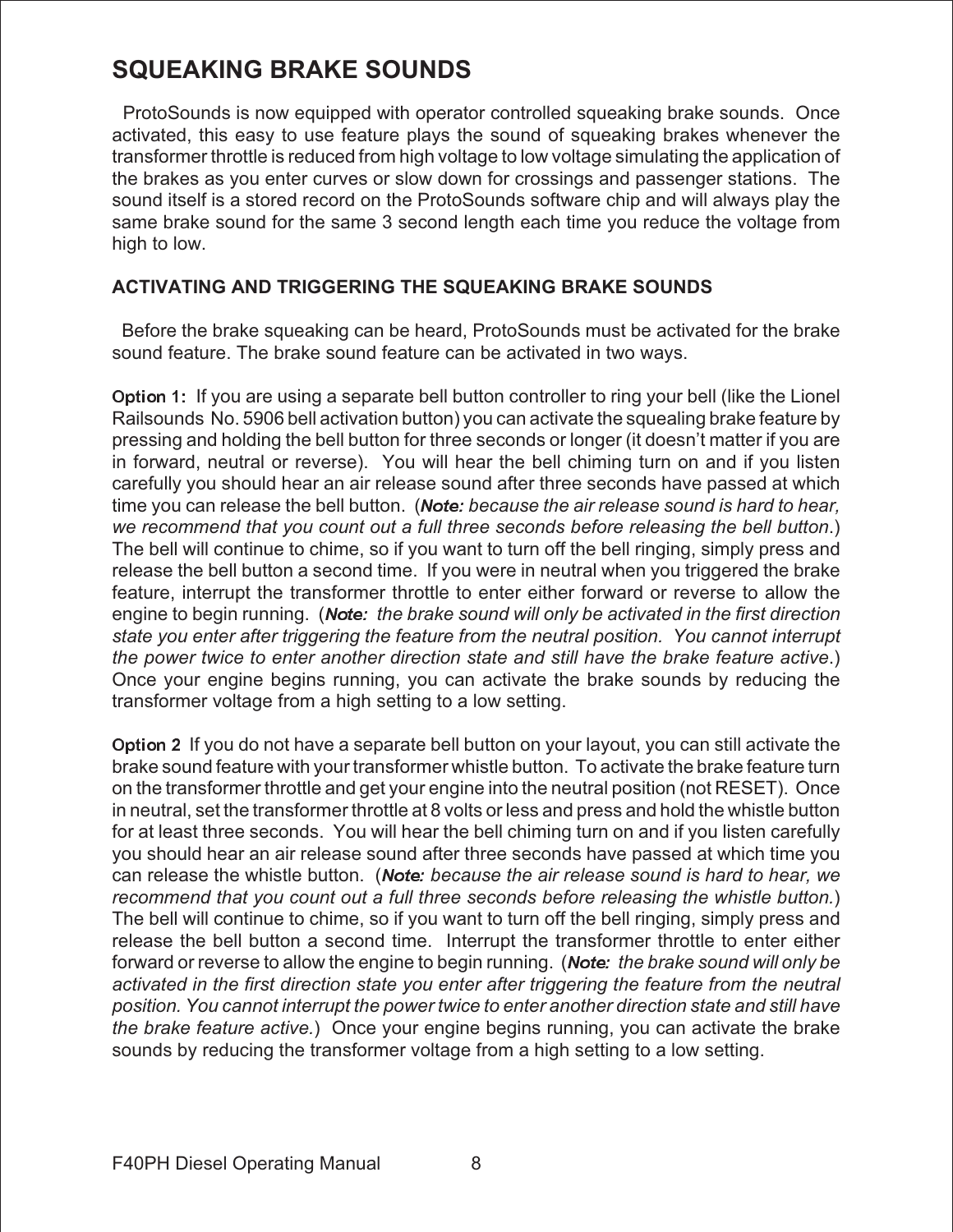Note: *Once the brake feature is activated and the engine is running, it is possible that the brake sounds may not occur if the transformer throttle setting is not set high enough before throttling down. We recommend that after activating the brake feature, you run the engine at no less than 14 volts before throttling down to approximately 8 volts or less to ensure that the brake sounds occur.*

Note: *After activating the brake feature, whenever you stop the engine by either turning the transformer throttle off or by entering neutral, the brake feature becomes disabled and must be reactivated using either of the two methods above.*

Note: *If the brake feature is activated using method number 1 from either forward or reverse and you interrupt the throttle to enter neutral and leave the throttle on, you may activate another ProtoSound feature in this engine; Passenger Station Announcement. See the section later in this manual on Passenger Station Announcement.*

#### **TIPS ON USING THE SQUEAKING BRAKE FEATURE**

Because the squeaking brake feature always plays for approximately 3 seconds, it is possible that the brake sounds will play longer or shorter than what visually seems prototypical. You will find that by practicing with the brake feature, you can quickly determine how quickly to throttle down and what speeds and voltage settings give you the most prototypical braking effect.

Typical users will find the feature to be a very realistic way to simulate the sound of an engine slowing down for curves, crossings or coming to a stop at a station, side track or switch yard. As mentioned above, you will find that initially your engine may continue to play the brake sounds once your engine comes to a stop or that the sounds stop prematurely before the engine comes to a complete halt. For example, if you simply run the engine and turn the throttle off quickly, the brake sounds will likely continue playing even though the engine has come to a complete stop. This annoying effect can be eliminated by simply practicing with the brake feature. In no time, you will quickly learn how to "feather" the throttle to keep the engine moving while the brake sounds play and then turning the throttle off just as the sounds stop. Remember that once you stop the engine, you should turn the throttle to the off position if you don't want to activate the Freight Yard Sounds feature described later in this manual.

### **PASSENGER STATION ANNOUNCEMENT (PFA)**

ProtoSounds is equipped with operator controlled passenger station announcements, hereby known as PFA. This easy to use feature plays digitally reproduced passenger station sounds whenever your engine stops at a train station on your layout. No additional wires or modifications are needed on your layout to enjoy these amazing sound effects. The sounds themselves are randomly generated and randomly "shuffled" on the ProtoSounds software chip. This gives the system the ability to produce different sounds in a different order each time the PFA feature is enabled. These different sounds are heard each time you cycle the transformer throttle from on to off in the same manner that you would cycle the throttle to enter the various states of forward, neutral and reverse. The entire PFA sequence is designed to simulate the arrival, disembarking, embarking, and departure of a train entering and leaving a train station. The sounds include public address arrival and departure messages, passenger disembarking and embarking sounds, conductor voices and general train station ambient sounds. Each is described in more detail in the following sections.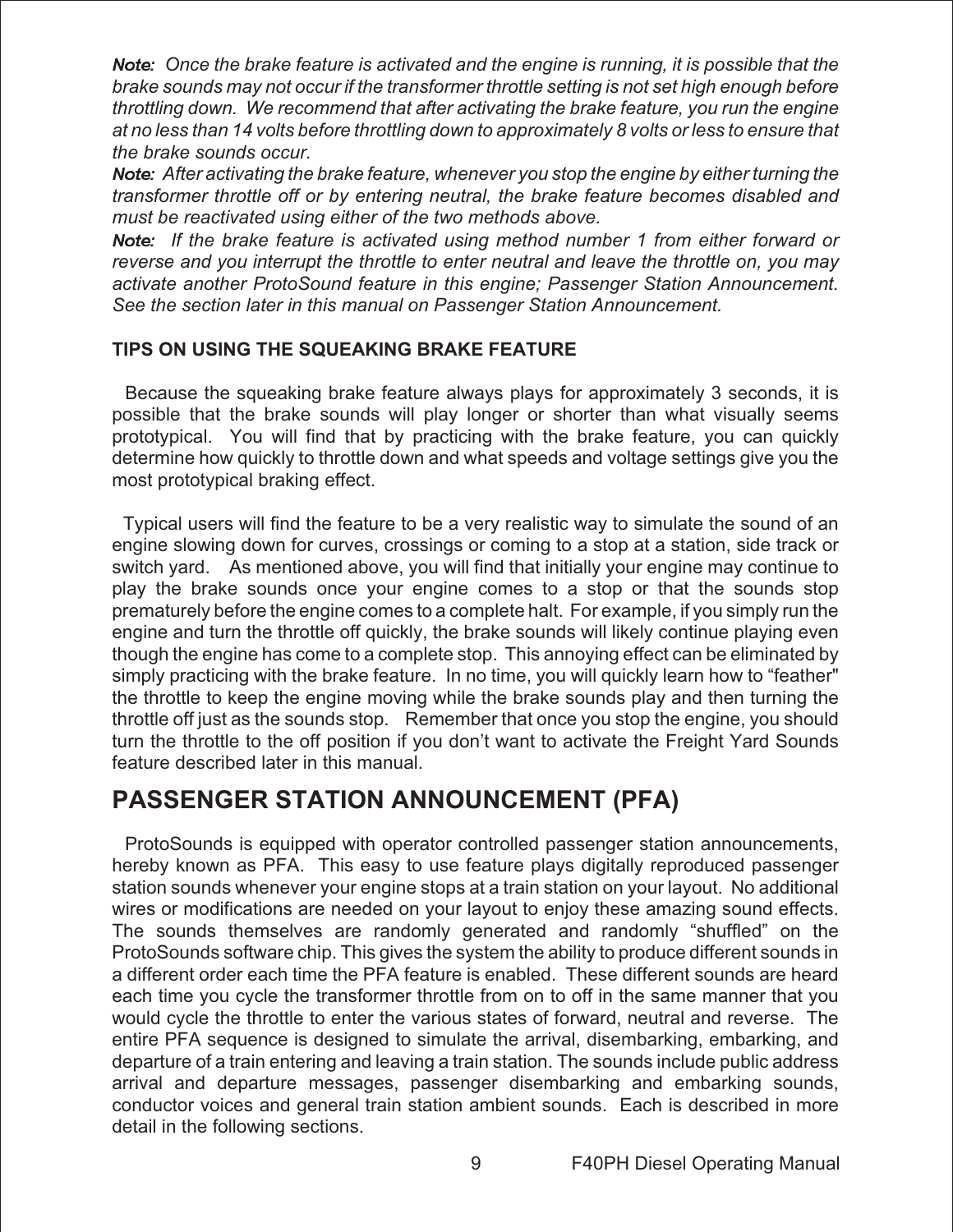#### **ACTIVATING AND TRIGGERING PASSENGER STATION ANNOUNCEMENTS**

Before PFA can be heard the feature must be activated first. Activation is accomplished by holding down the bell button for three or more seconds as described in the Activating and Triggering The Squeaking Brake Sounds section found earlier on page 8.

Once the squealing brake feature is activated, PFA will be played the next time the engine enters the neutral position. In order for PFA to begin, power must remain on once the engine enters the neutral position. At this point ProtoSounds has taken over control of your engine and disabled the bell and whistle buttons from any further operator functions. In addition, ProtoSounds has reconfigured the way the DCRU reverse unit functions by disabling the reverse unit state during operation of the PFA feature. This forces the engine to leave your station in the same direction it arrived. The following operator controlled "events" control PFA's actions and sounds.

Event 1 (Forward) While the locomotive is running in forward (or reverse) PFA is activated by the operator pushing and holding the bell button down for three or more seconds. The locomotive bell begins chiming and can be left on or turned off without disabling PFA.

Event 2 (Neutral Before Reverse) The operator now interrupts the transformer throttle to stop the engine and put it into neutral. If the throttle setting was at 14 volts or higher, ProtoSounds will play the sound of squealing brakes as the engine comes to a stop.

I. Upon stopping of the engine, the operator must immediately turns the throttle back on as the engine sits in neutral. If the bell was not turned off after activating PFA, it now turns off automatically.

Note: *Failure to turn the throttle back on within 3 seconds of leaving the forward phase will disable PFA and shutdown ProtoSounds. The next time you turn power back on your engine will be in the RESET position. See page 6 for more information.*

II. After entering neutral, ProtoSounds will immediately play an air release sound followed approximately two seconds later by an arrival message. The arrival message lists the train by name and the track it arrived on (the track is identified as either track 1 or track 2, alternating each time during the current operating session). Immediately following the arrival message, the sound of the trains' doors opening can be heard, followed by a conductor's warning to passengers to "watch your step." At this point, various randomly activated ambient train stations sounds will begin playing and replaying as long as the engine sits in this neutral state (Neutral Before Reverse). The sounds include passenger footsteps as they disembark, muffled voices, baggage being moved about, crashing sound, and whistling for a taxi. In addition, several highlight or foreground sounds play including more conductor voices saying "watch your step", "have a nice day", and "baggage to the right".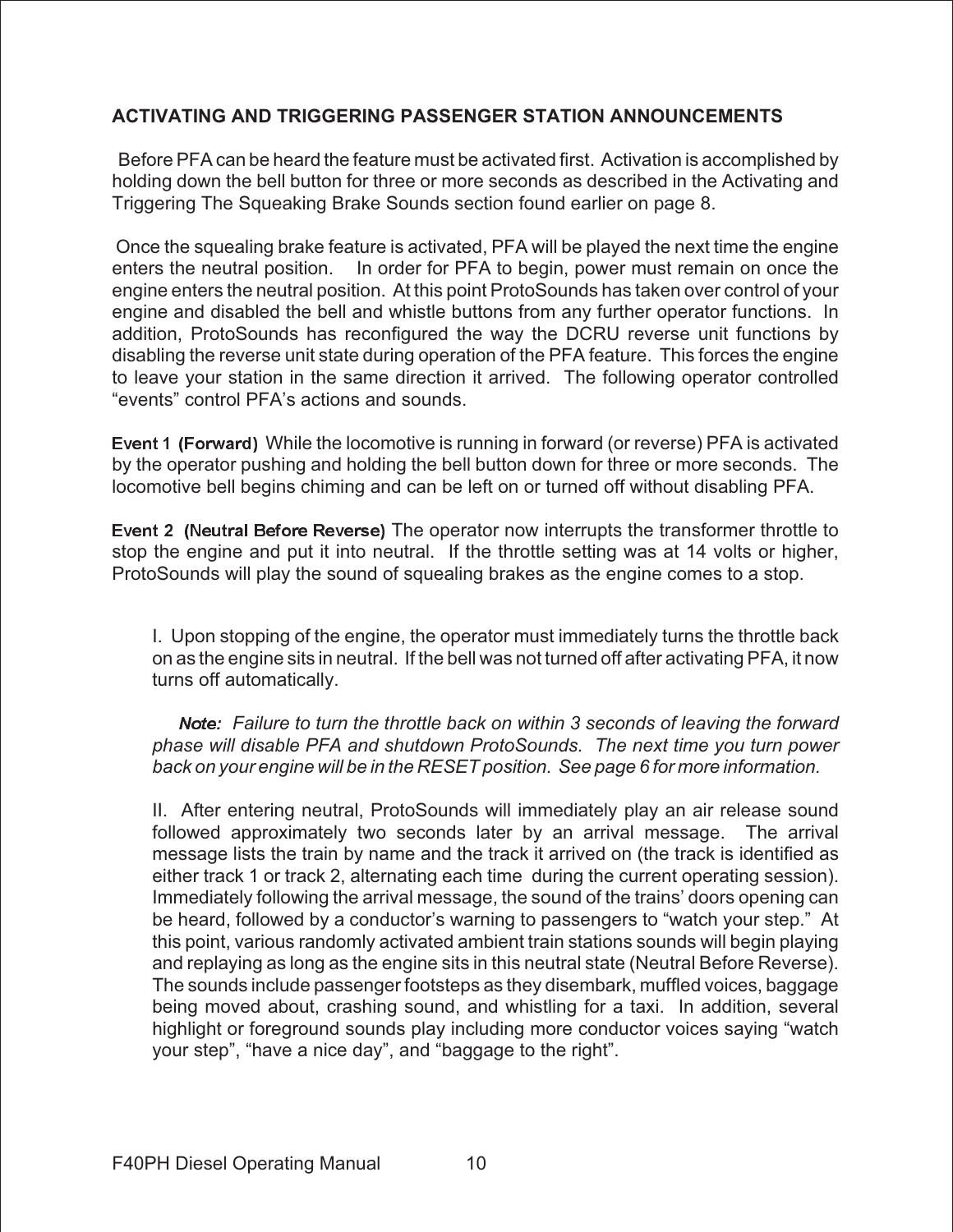Event 3 (Reverse) The operator now interrupts the transformer throttle again to enter the next reverse unit phase; reverse. In an effort to enhance realism, PFA has disabled the reverse phase so that it doesn't power the motors and cause the engine to move backward. Upon entering reverse, PFA confirms to the operator that it has entered the reverse state by immediately playing the highlight sound of the conductor's voice saying "baggage to the right." This is followed by the continued ambient sounds of passenger footsteps, muffled voices, baggage being moved about, crashing sound and whistling for a taxi. These sounds and the conductor highlight are randomly repeated as long as the system remains in the "reverse" state.

Event 4 (Neutral Before Forward) The operator now interrupts the transformer throttle again to enter the next reverse unit phase; neutral before reverse. PFA confirms to the operator that it has entered the neutral before forward phase by emmitting two quick air release sounds. This is followed by a public address message that the train on track 1 or 2 (whichever track number the arriving public address message stated) is now boarding. Upon completion of the PA message, two conductor voice highlights randomly begin playing. These conductor voices include "Welcome Aboard" and "Tickets Please". In addition to the two conductor highlights, the station ambient sounds continue and still include passenger footsteps, muffled voices, baggage being moved about, crashing sound and whistling for a taxi. The departing public address message automatically repeats itself every 60 seconds with the highlights and station ambient sounds randomly occurring as long as the system remains in the "neutral before forward" phase.

Event 5. (Forward) The operator now interrupts the transformer throttle again to enter the next reverse unit phase; forward. PFA confirms to the operator that it has entered the forward phase by playing a conductor voice yelling "All Aboard!" Immediately after playing "all aboard", the sound of the doors closing is heard. Within two seconds of the doors closing, the locomotive bell begins chiming and the air compressor pumps start. After approximately 7 chimes of the bell, the engine automatically begins moving out in the forward phase with the bell continuing to ring another 7 chimes before automatically turning off. Once the bell turns off the operator regains control of the transformer whistle and bell buttons and can ring the bell or blow the whistle as usual.

Note: *When entering the forward phase of PFA, it is important to set the transformer throttle at a high enough setting that will allow the engine to begin moving once PFA automatically activates the motors. Otherwise, the engine will just sit still until you increase the throttle setting on the transformer.*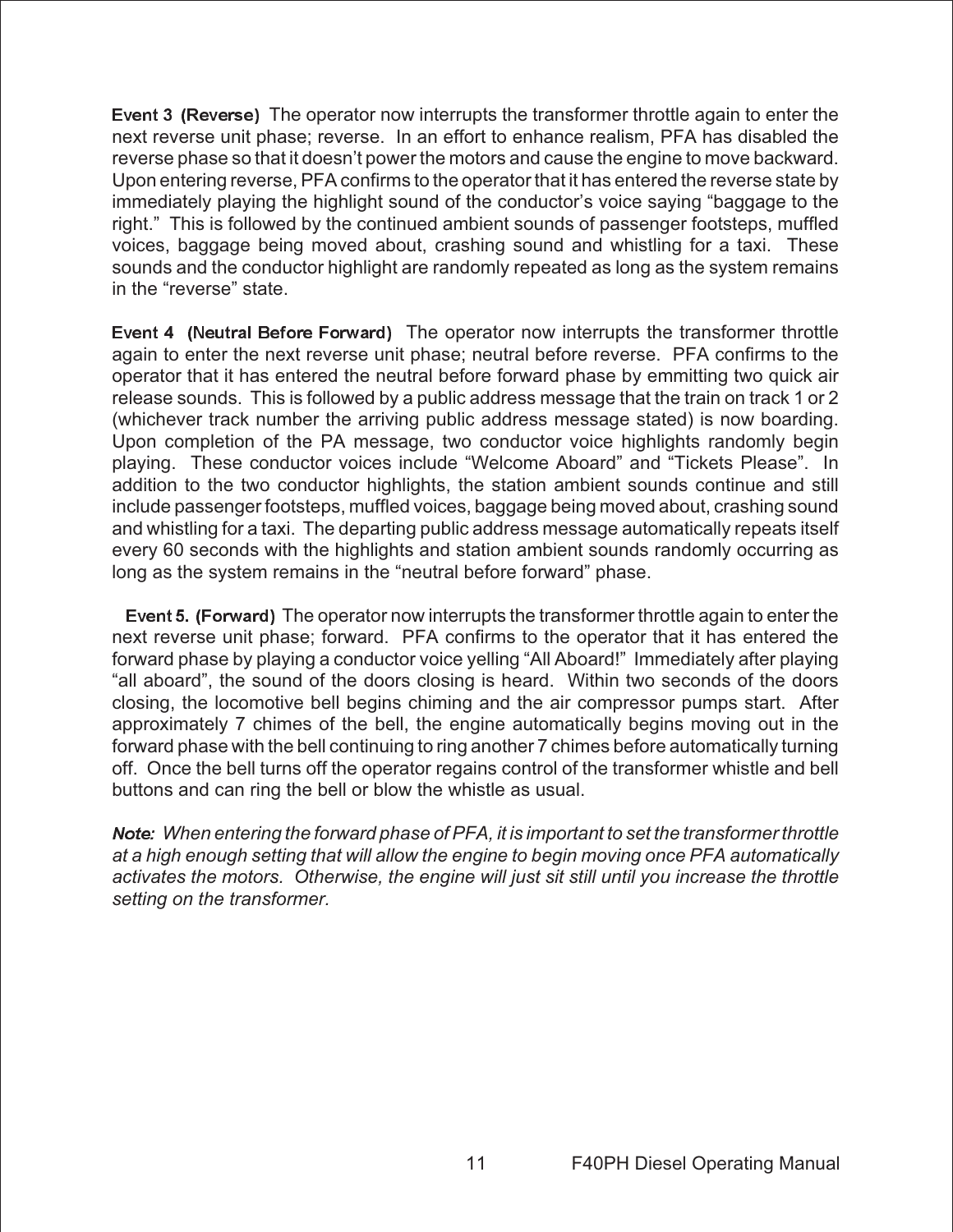#### **TIPS ON USING THE PFA FEATURES**

PFA is a unique feature of ProtoSounds that is completely controlled by the operator. You decide how, when or if you want to utilize the feature. By reviewing following tips you should find solutions or suggestions to the various operating scenarios you might encounter when using PFA.

Tip #1: You can escape the PFA sequence by interrupting the transformer throttle before the first PA arrival message plays in Event 2 (neutral before reverse).

Tip #2: You can terminate PFA at anytime by turning the transformer throttle off for 15 seconds.

Tip #3: You do not have to be in the forward state to utilize PFA. For example if you activate the PFA feature while in reverse and interrupt the throttle to enter neutral, you will be entering neutral before forward rather than neutral before reverse as defined in Event 2 above. Consequently, the forward phase will be rendered inactive by ProtoSounds instead of the reverse state as explained in Event 3. This will allow your train to leave the train station in the same reverse direction that it arrived in.

Tip #4: You can utilize PFA even if you are double-heading with another engine, regardless of whether it is equipped with ProtoSounds or PFA. If the engine isn't equipped with PFA, the only thing to remember is that you not turn up the transformer throttle very high when entering the reverse state found in Event 3. If the throttle is set too high, then the second locomotive will begin vibrating on the track as its motors will be turning in the reverse state since engines not equipped with PFA cannot disable the reverse state and will thus continue powering their own motors. If your second engine is equipped with PFA, it can be disabled by entering RESET function 28. See the section on programming RESET functions on page 17 of this manual to disable PFA.

Tip #5: It is not necessary for the squealing brake sounds to be heard to play the PFA sounds. For example, the brake sounds won't be heard if the high voltage setting is below 13 volts and the power is interrupted to enter the neutral state.

Tip #6: You can leave any of the event states at any time after entering the state by simply interrupting the transformer throttle. Any sound effects programmed to play in that event will simply not occur. The only exception is Event 2 and Event 5. In Event 2, interrupting the throttle has no affect on PFA until after the PA arrival message has played and the doors have opened. In Event 5, you cannot interrupt PFA until after the engine begins to move. Interrupting the throttle before the engine begins to move has no affect on the locomotive.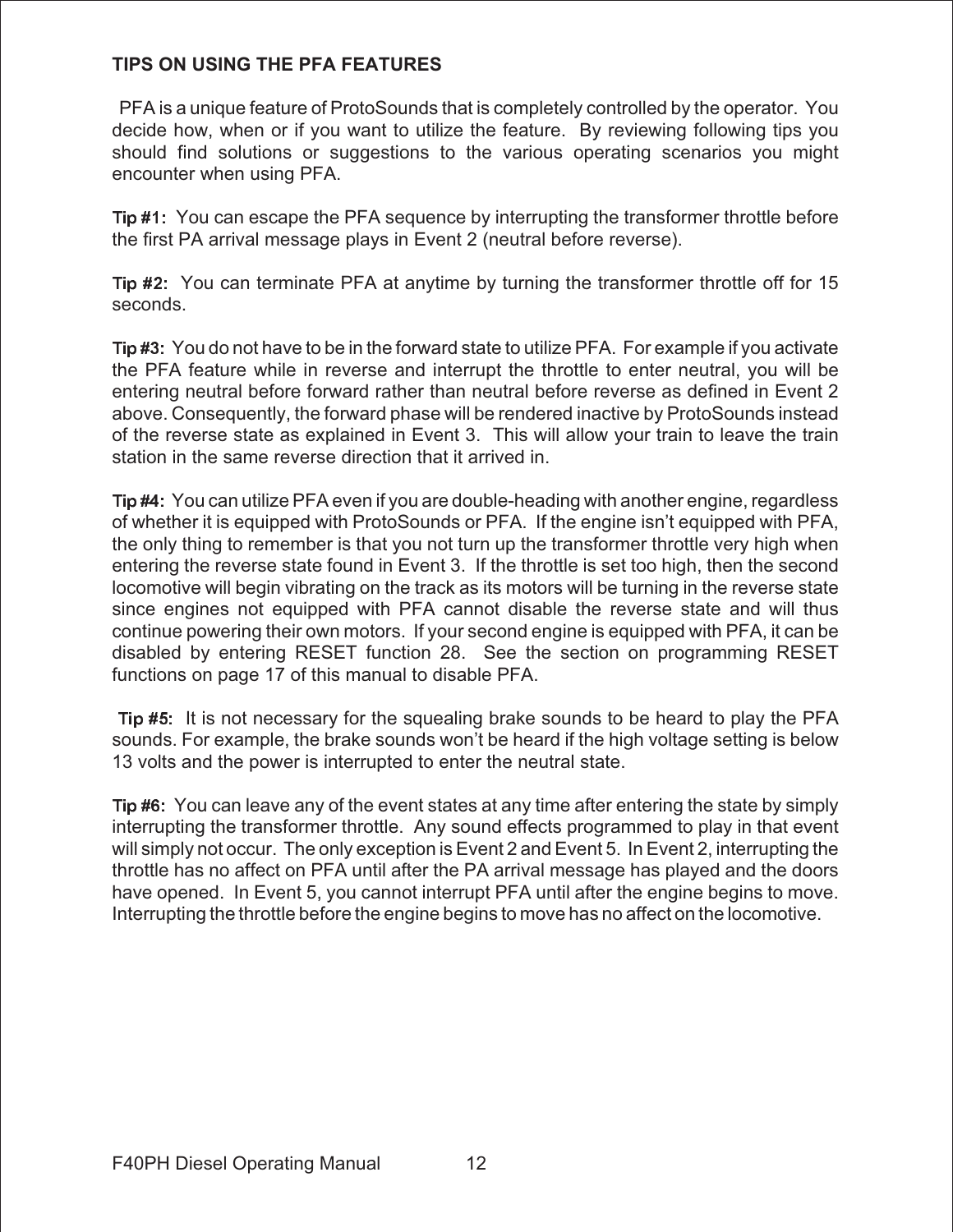## **PROTO-COUPLER OPERATION**

Your EMD F40PH ProtoSound-equipped locomotive has two coil-wound ProtoCouplers™ for remote uncoupling action. The couplers are mounted on the power trucks. Because the ProtoCoupler is controlled through ProtoSound's microprocessor, it doesn't't require an uncoupling track section or modification to your layout to function. The three simple steps below are required to operate the coupler.

1. Put your engine in NEUTRAL and turn the throttle all the way up.2. Press the transformer whistle button to "Arm" the coupler. (You will hear a "Clank")3. After arming the coupler, press the whistle button again to open the coupler.

When the knuckle fires open you will hear the buzzing of the coil energizing and the sound of the air lines coming apart. It can best be described as a CHA-CHUSHHH sound. The coupler doesn't't have to be fired in NEUTRAL. Once the coupler is armed it can be fired in Forward, Neutral or Reverse. However, you may find that the coupler doesn't't open when firing the coupler at high speeds. Reduce the voltage setting on your transformer if this occurs and run your engine at a slower speed



*Figure 5: Lubricating The Proto-Coupler™*

before firing the coupler. If the coupler continues to open erratically, try lubricating the knuckle with light oil as indicated in Fig. 5.

For multiple heading purposes, only one of the two Proto-Couplers will function at any one time. Use the coupler direction switch as shown in Fig. 1 on page 3 to select either the front or rear coupler. Simply slide the switch toward the direction of the coupler you want to make active.

## **SELF-RECHARGING BATTERY BACKUP SYSTEM**

ProtoSounds™ state-of-the-art design includes a self-recharging battery backup system for improved performance at any speed. The self-recharging battery backup system is automatically turned on or off whenever track power is turned on or off. There are no switches to turn on or off to enjoy the benefits of the automatic battery backup system. The battery ensures that power to the sound system will remain on during directional changes, setting RESET options, or when traveling over dirty track and switches.

The battery is a rechargeable NiCad type which is continually charged from the track when power is applied. NiCad batteries are a dry battery and should not leak or cause any damage to your locomotive and will last up to five years or longer. If you notice that the sounds seem distorted or garbled at low voltages or become silent when power from the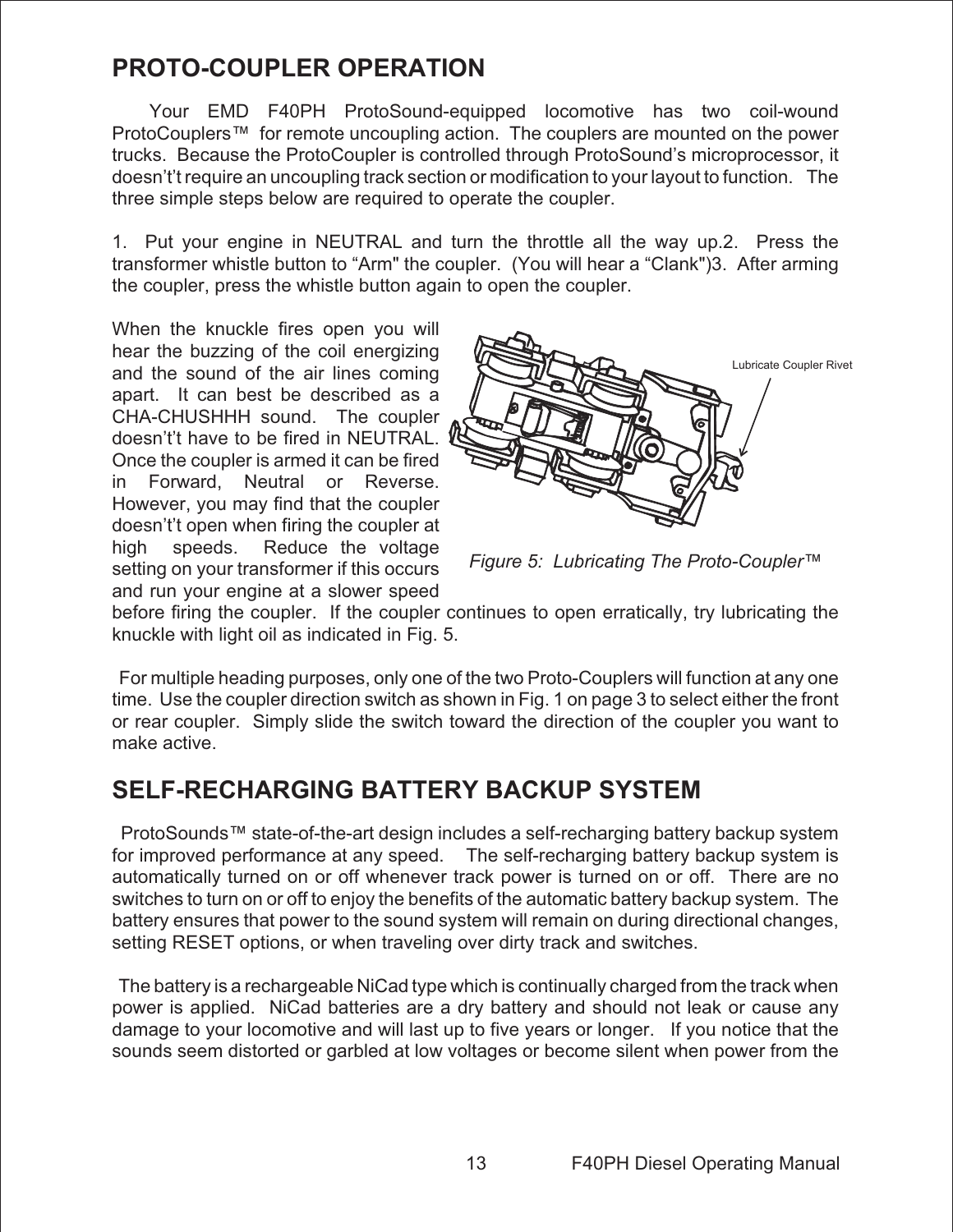transformer is shut off, the battery may be going bad. Before replacing the battery, you should put the engine in NEUTRAL and leave the transformer throttle at about 12 volts for fifteen minutes. This should temporarily recharge the battery. If the garbled or distorted sounds are reduced, then your battery charge has worn down. You can give your battery a full charge by leaving the engine ON in NEUTRAL for 16 to 18 hours.

The ProtoSound™ battery is a special NiCad 7-cell, 8.4v battery - NOT the 6-cell, 7.2v battery found in most convenience stores. The 6-cell NiCad is NOT recommended for use with ProtoSound™ applications. Replacement ProtoSound™ batteries are available from MTH ProtoSound Electronics at 9693-A Gerwig Lane, Columbia, MD 21046. A standard 9v alkaline battery can be substituted as a temporary fix, but since alkaline batteries can't take a charge, it will eventually wear down. Regardless, it should give you a week to a couple of months use while you wait for your replacement ProtoSound™ battery to arrive.

## **REPLACING THE PROTOSOUND BATTERY**

If you notice that the sounds seem distorted or garbled at low voltages or become silent when power from the transformer is shut off, the battery may be going bad. Before replacing the battery, you should put the engine in NEUTRAL and leave the transformer throttle at about 12 volts for fifteen minutes. This should temporarily recharge the battery. If the garbled or distorted sounds are reduced, then your battery charge has worn down. You can give your battery a full charge by leaving the engine ON in NEUTRAL for 16 to 18 hours.

## **PROTOSOUND™ VOLUME ADJUSTMENT**

Your ProtoSound™ system has two types of volume adjustment. A manual turn knob on the bottom of the chassis (See Fig. 6 below) allows you to control all the sounds in the system and a remote control "RESET" option (Option # 6), allows you to control the volume level of the engine sounds remotely from the transformer. Turning the volume adjustment knob clockwise will increase the volume and counterclockwise will lower the volume of all sounds; bell, horn, engine sounds, Cab Chatter, etc.



*Figure 6: Manually Adjusting The ProtoSound Volume*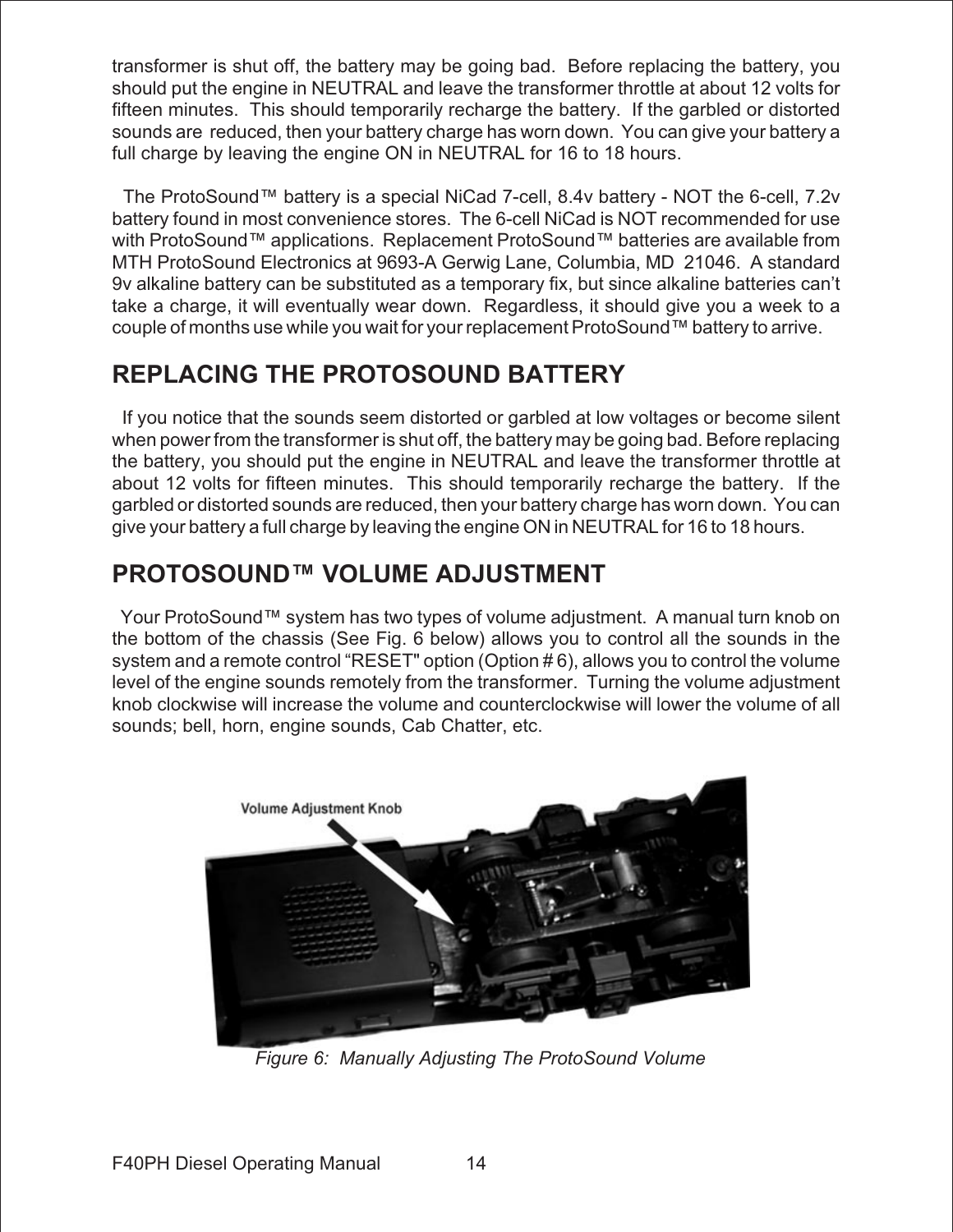## **USING "RESET" TO PROGRAM PROTOSOUNDS™**

As mentioned earlier, there are several programmable options in each ProtoSoundequipped engine that can be remotely set from any compatible standard AC transformer equipped with a whistle button. For a list of compatible transformers, see the chart on page 25. This hands-off approach gives you unprecedented control of your railroad empire's motive power never before seen in model railroading. Each programmable feature can be accessed whenever your engine is in the RESET state as described earlier on page 6. By following the instructions below you will find the programming easy and straight forward.

## **ENTERING RESET OPTIONS**

While ProtoSound™ is equipped with only a few programmable features, additional memory chips can be obtained to "Upgrade" the system in the future. Programmable features are accessed in the RESET state by moving the transformer throttle up and down between full voltage and low voltage (6 to 8 volts) without shutting the transformer off completely. Each time this is done you advance, one feature at a time, through the available options. An air-release sound is heard each time the throttle is advanced. In addition, there are special sounds to tell you what RESET position you are in.

For example, if you want to select Feature 2, you put the engine in RESET, and move the throttle up and down from full throttle to low two times. After the second advance, you will hear two "clinks" indicating that the computer is now in Feature 2. Advance the throttle again and you will hear three "clinks" for Feature 3. Advance it two more times and you will hear a "clank" indicating that you are now in Feature 5. Advance the throttle two more times and you will hear a "clank" and two "clinks" indicating Feature 7. ((5 throttle advancements  $= 1$  clank) + (2 throttle advancements = 2 clinks)). "Clank + "Clink" + "Clink" = Feature 7. You can advance the throttle as quickly as you like (though you may not hear the air-release sounds) and the computer will still remember the number of times the throttle is advanced by playing back the number of "Clinks" and "Clanks" to confirm the feature you've selected.

## **SETTING THE ENGINE VOLUME**

Of all the sounds that come with each ProtoSound-equipped locomotive, the one most often turned down is that of the engine volume because it is the one sound normally heard whenever the engine is running and is what usually can become tiresome to the ear over prolonged running sessions. The volume adjustment is controlled through RESET Feature 6.

To access the feature, advance the transformer throttle to put the engine in RESET. Move the throttle up and down, as described on page 5, 6 times. After you hear the "clank" and "clink" indicating that you are in Feature 6, press the whistle button to select the engine volume level you desire. Pushing the whistle button once will give you full volume, which is the factory setting. Pushing the whistle button a second time will give you 50% volume, pushing it a third time will give you 25% volume and pushing it a fourth time will give you no diesel. The microprocessor will immediately play the sound level each time the whistle button is pushed so that you can decide if it is acceptable. You can recycle through the four choices by simply continuing to press the whistle button.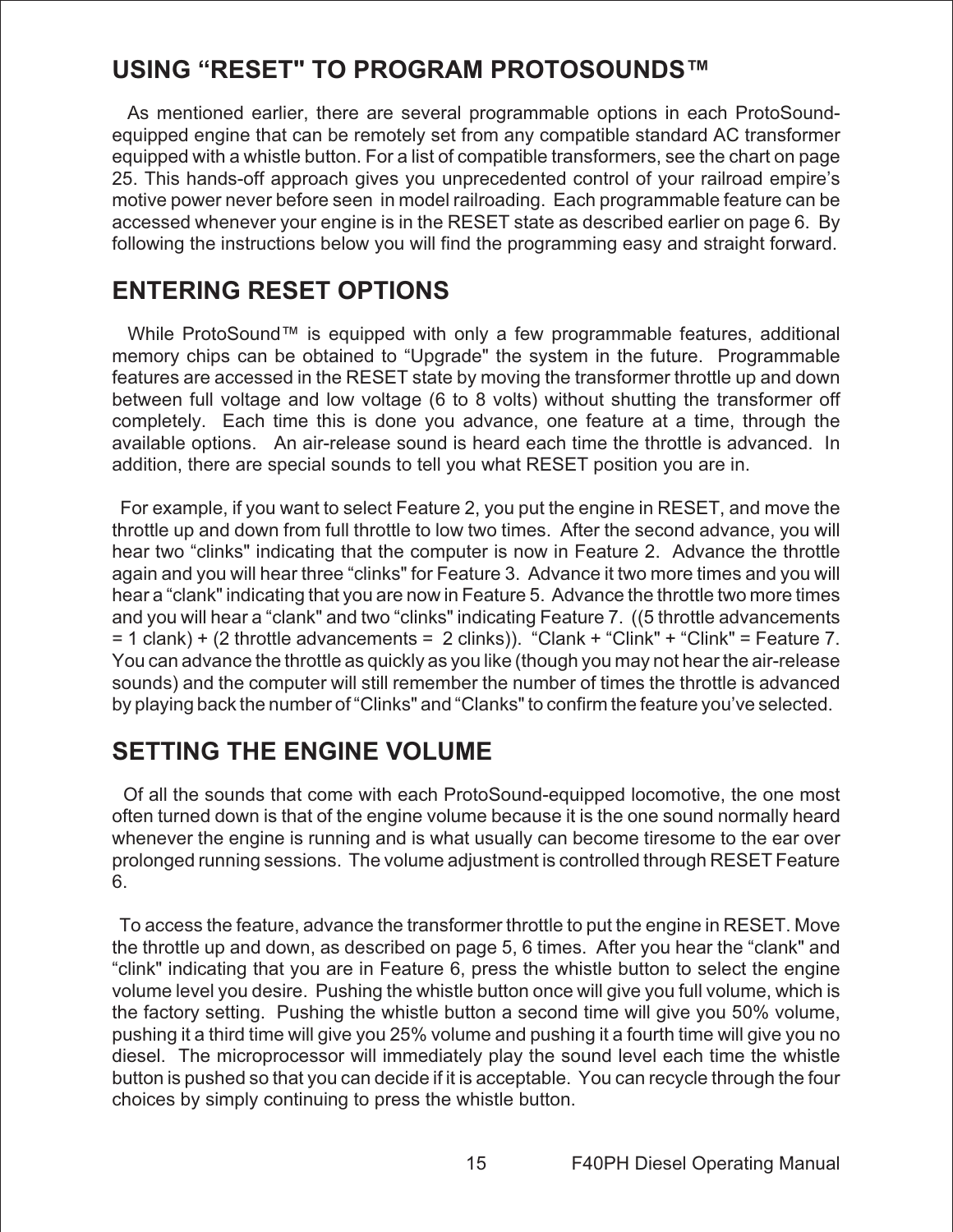Once you have decided on the appropriate volume level, turn the transformer throttle off and on again or press the transformer direction switch to lock in your selection. The volume adjustment will remain set at the level you have chosen until you change it again. Regardless of the engine volume setting, the horn, bell, compressor and Cab Chatter sounds will function normally. In fact because only the engine volume is affected by selections in Feature 6, when you select 0 volume, you can still hear the horn, bell and Cab Chatter sounds when the engine is running or in neutral.

### **PROGRAMMING FOR A SEPARATE BELL BUTTON CONTROLLER**

To operate ProtoSounds with a separate bell button controller, like the Lionel No. 5906 bell button, you will need to wire up the controller to your transformer and track as shown in Fig. 7. Once the button is wired, ProtoSounds comes preprogrammed to allow you to operate the bell by simply pushing the bell button once. To turn the bell off, push the button again. If the bell doesn't't function when you press the button, you may need to re-program ProtoSounds to operate with a separate bell button controller. To do this enter RESET and go to Feature 20. (See the section **Using RESET To Program ProtoSounds™**on page 15.) Once in Feature 20, press the whistle button and wait for the module to sound a bell ding(s). Continue pushing the whistle button until the module plays back two dings (signifying that the module has been programmed for a bell button). Simply turn the throttle

off and then on again to "Lock-In" the new setting. To reset the computer to its original factory (default) setting (no separate bell button operation), repeat the above procedure but keep pushing the whistle button until the computer only responds with one bell ding.

#### **PROGRAMMING FOR SQUEAKING BRAKE OPERATION**



ProtoSounds can be programmed for squeaking brake operation in three

different manners; (1)Squeaking brakes can be activated by bell button control, (2)they can be programmed for continuous operation subject to throttle changes or (3)they can be programmed to be turned off. The default setting is (1) Squeaking brakes are activated by bell button control as described on page 8. To change the default setting, enter RESET and go to Feature 45. (See the section Using RESET To Program ProtoSounds on page 15). Once in Feature 45, press the whistle button and wait for the module to sound a bell ding(s). Continue pressing the whistle button until the module plays back two dings for option 2 - Squeaking brakes on all the time, subject to throttle movements. Press the whistle button again until the module plays back three dings for option 3 - Squeaking brakes off. Once you have decided on the desired setting, simply turn the throttle off and then on again to "Lock-In" the new setting. To reset the computer to its original factory default setting (option 1 squeaking brakes activated by bell button controller, repeat the above procedure but keep pushing the whistle button until the module only responds with one bell ding.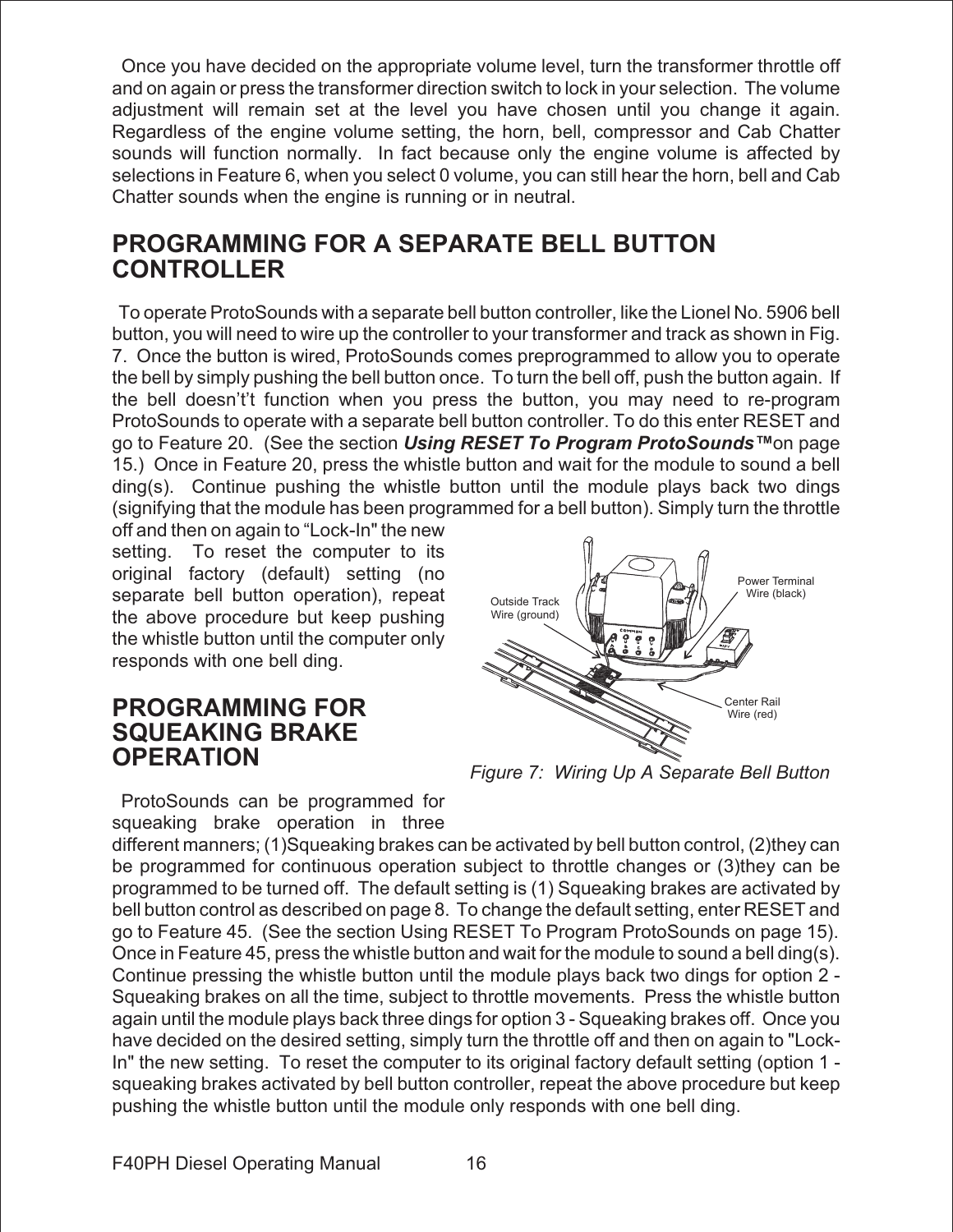## **PROGRAMMING FOR HORN IN NEUTRAL OPERATION**

If you are operating your engine with a separate bell button and want to blow your horn when your engine is in neutral, you will need to program ProtoSounds to do so as the factory setting only allows the horn to blow in forward or reverse. To do this, enter RESET and go to Feature 25. (See the section **Using RESET To Program ProtoSounds™** on page 15.) Once in Feature 25, press the transformer whistle button and wait for ProtoSounds to sound a bell ding(s). Continue pressing the whistle button until ProtoSounds sounds two bell dings (signifying that ProtoSounds has been programmed to sound the horn in neutral). Turn the throttle off and then on again to "Lock-In" your selection. Now, whenever you are in neutral, you can blow the horn with the transformer whistle button. To reset ProtoSounds to its original factory setting of no horn in neutral, repeat the above procedure but keep pressing the whistle button in Feature 25 until ProtoSounds only dings once instead of twice.

Note: *When "Horn In Neutral" is set, the bell will only operate with a separate bell button and the horn will not sound in neutral if the transformer throttle setting is over 11 volts. At 11 volts or higher, ProtoSounds may arm the coil coupler for operation whenever the whistle button is pressed and the engine is in neutral.*

## **TURNING OFF CAB CHATTER SOUNDS**

"Cab Chatter" sounds occur in the neutral position every 2 to 30 seconds. There are four "Chatter" messages which play at random times. This helps to eliminate repetitive and boring messages. While the sounds are selected to play randomly by the unit's computer, there is no guarantee that you won't hear the same message repeated twice or more times. If you don't want to hear the Cab Chatter sounds, they can be turned off through Feature 23. To turn off the Cab Chatter sounds, enter RESET and go to Feature 23. (See the section **Using RESET To Program ProtoSounds™** on Page 15.) Once in Feature 23, press the transformer whistle button and wait for ProtoSounds to sound a bell ding(s). Continue pressing the whistle button until ProtoSounds sounds two bell dings (signifying that the module has been programmed to turn the Cab Chatter off). Simply turn the transformer throttle off and then on again to lock in your selection. To turn the Cab Chatter sounds back on again, repeat the above process, but keep pressing the transformer whistle button in Feature 23 until ProtoSounds only sounds one bell ding.

### **PROGRAMMING FOR PROTOCOUPLER OPERATION**

ProtoSounds comes with a RESET feature that allows the operator to remotely turn off the ProtoCoupler functions. This is especially useful when double or triple-heading ProtoSound equipped engines since every engine equipped with a ProtoCoupler will fire when prompted to by the operator. By turning off the ProtoCoupler operation on certain engines, you can fire the couplers open on the other engines without uncoupling the engines from each other. To turn the ProtoCoupler function off, enter RESET and go to Feature 10. (See the section on **Using RESET To Program ProtoSounds™** on page 15.) Once in Feature 10, press the transformer whistle button and wait for ProtoSound to sound a bell ding(s). Continue pressing the whistle button until ProtoSounds sounds two bell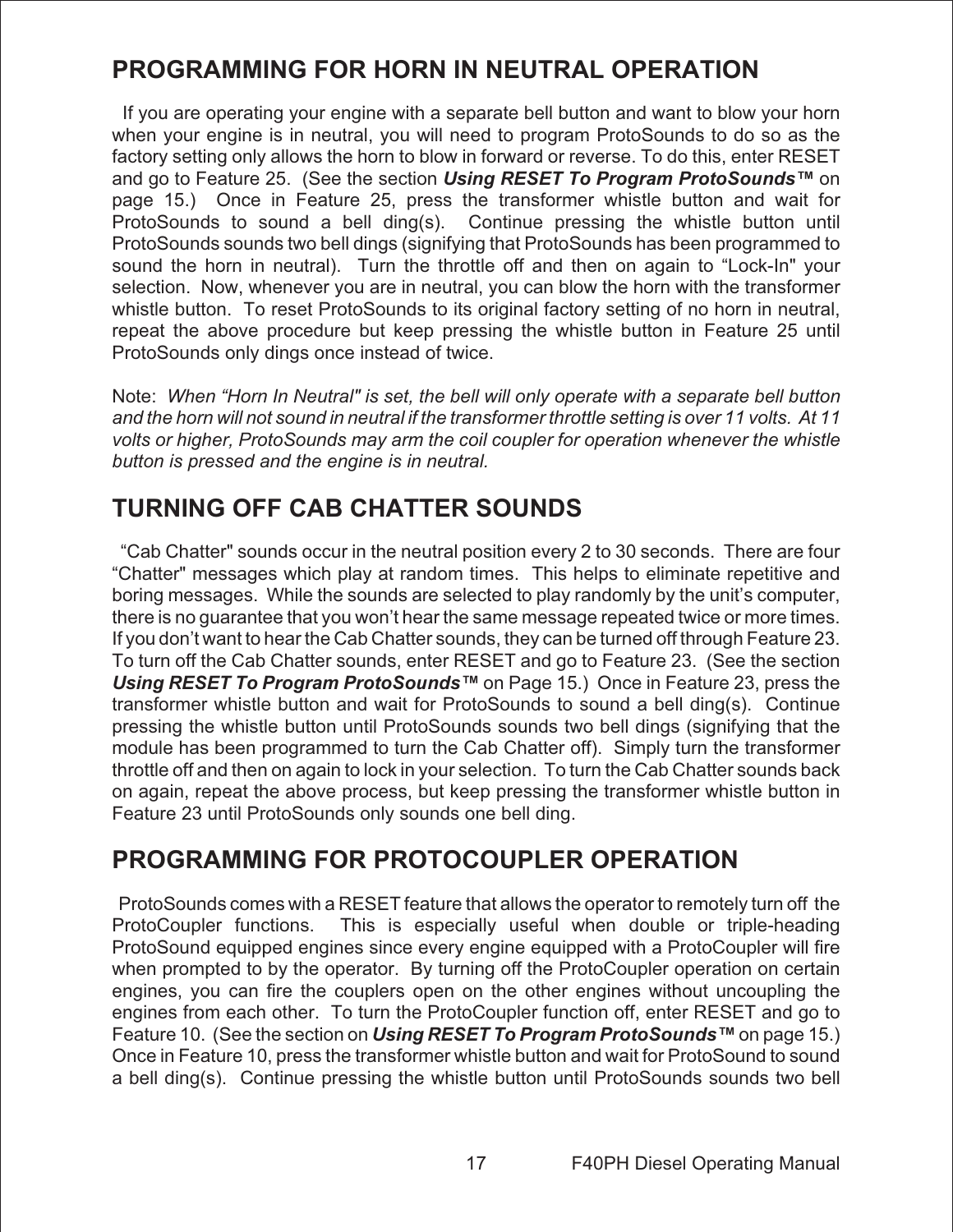dings (signifying that the ProtoCoupler option has been turned off). Simply turn the transformer throttle off and then on again to lock in the new setting.

### **PROGRAMMING FOR SQUEAKING BRAKES AND FYS OPERATION**

ProtoSounds™ is equipped with a RESET setting to turn off the Squeaking Brakes and Passenger Station Proto-Effects (PFA) features. This is especially useful if you are doubleheading engines that are both equipped with PFA. You may not want to stop at a yard and have both engines playing their PFA sound effects. To turn off PFA , enter RESET and go to Feature 28. (See the section on **Using RESET To Program ProtoSounds™** on page 15). Once in Feature 28, press the transformer whistle button and wait for ProtoSounds to sound a bell ding(s). Continue pressing the whistle button on and off until ProtoSounds sounds two bell dings (signifying that the PFA features have been turned off). Simply turn the transformer throttle OFF and then ON again to lock in the new setting. To reset ProtoSounds™ to its original factory setting of Squeaking Brakes and PFA on, repeat the above procedure but keep pressing the whistle button in Feature 28 until ProtoSounds™ only dings once instead of twice.

## **ACTIVATING REMOTE LOCK-OUT CONTROL**

ProtoSound equipped engines feature a RESET setting that allows the operator to remotely "lock" the engine into forward, neutral or reverse. This is especially useful on layouts that feature "blocked" track sections. The lockout feature comes from the factory in the OFF position, meaning it is not active when you first take the engine out of the box. This is done to prevent novice operators from accidentally locking their engine into forward, neutral or reverse and then mistakenly thinking that the engine's electronics have failed. To activate the Remote Lockout Control setting, go to RESET Feature 40 (See the section entitled **Using RESET To Program ProtoSounds™** on page 15). Once in Feature 40, press the transformer whistle button and wait for ProtoSounds to sound a bell ding. Continue pressing the whistle button until ProtoSounds sounds two bell dings signifying that the Remote Lockout Control has been selected. To lock in the setting, simply turn the throttle all the way off and then back on again. To turn the Remote Lockout Control setting back off, go back to Feature 40 and press the whistle button until only one bell ding sounds. To lock in the setting, simply turn the transformer throttle off and then back on again. Alternatively, you can go to RESET Feature 18 to reset all ProtoSound features back to their original factory defaults including Remote Lockout Control.

### **RESETTING ALL PROTOSOUND OPTIONS TO FACTORY DEFAULTS**

ProtoSounds is equipped with a RESET feature (Feature 18) that resets all programmable options back to their original factory settings. This is a useful feature if you find your engine not operating the way you think it should and don't want to take the time to check each RESET feature one at a time. To reset all the RESET features back to their original factory settings, enter RESET and go to Feature 18. (See the section entitled **Using RESET To**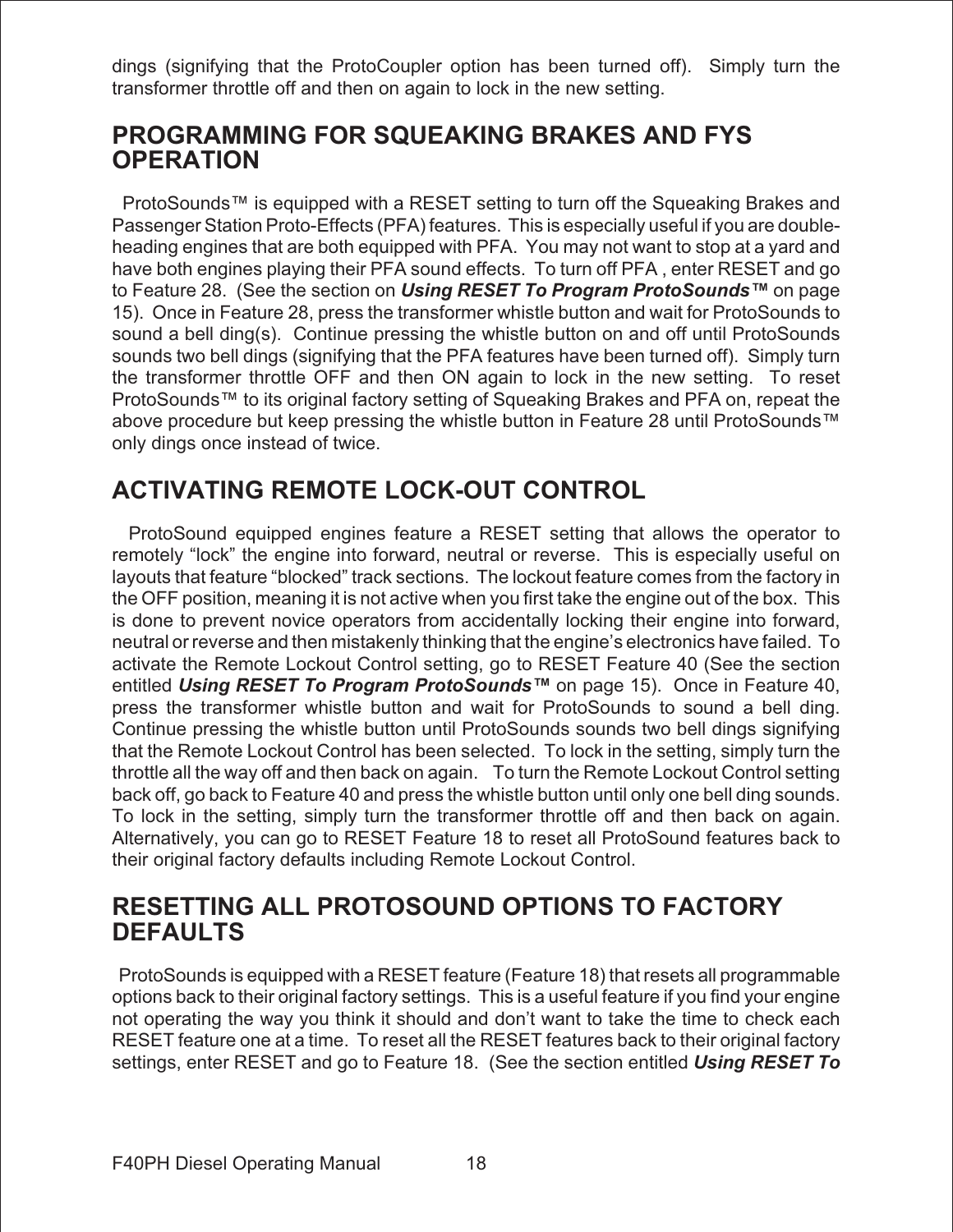**Program ProtoSounds™** on page 15). Once in Feature 18, press the transformer whistle button and wait for ProtoSounds to sound a garbled bell sound.

## **REVERSE UNIT LOCK-OUT OPERATION**

ProtoSound's unique design eliminates the need for a lock-out switch on the locomotive by allowing the customer to lock the engine into any directional state (forward, neutral or reverse) from the transformer. This will allow users to run the engine on layouts equipped with block signals or stop stations which would normally cycle the engine back into neutral. The feature must be first turned on by accessing RESET Feature 40 (See page 18).

#### **LOCKING THE ENGINE INTO FORWARD OR REVERSE**

To lock the engine into Forward or Reverse, use the transformer throttle to enter Forward or Reverse (whichever state you want to lock the engine into) and while the engine is moving press the whistle button. WHILE THE HORN IS BLOWING TURN THE THROTTLE OFF AND THEN LET GO OF THE WHISTLE BUTTON. After about one second, you will hear a short horn blast. QUICKLY TURN THE THROTTLE BACK ON AGAIN. Your engine is now locked into Forward or Reverse and it will remain so until you unlock the engine, even if you wait a year to run your engine again.

#### **UNLOCKING THE ENGINE**

Unlocking the engine is a similar procedure. WHILE THE ENGINE IS MOVING, PRESS THE WHISTLE BUTTON. WHILE THE HORN IS BLOWING, TURN THE THROTTLE OFF AND THEN LET GO OF THE WHISTLE BUTTON. After three seconds without power you will hear one chime of the RESET bell. TURN ON THE POWER AGAIN. Your engine is now in RESET and will operate normally once you interrupt power and enter the forward direction.

#### **LOCKING THE ENGINE INTO NEUTRAL**

To lock the engine into the NEUTRAL position, PUT THE ENGINE IN NEUTRAL AND WITH THE THROTTLE STILL ON, PRESS THE WHISTLE BUTTON. WHILE THE WHISTLE BUTTON IS BEING PRESSED, TURN OFF THE THROTTLE AND LET GO OF THE WHISTLE BUTTON. After about one second, you will hear a short blast of the horn. QUICKLY TURN THE POWER BACK ON AGAIN. Your engine is now locked into NEUTRAL.

**NOTE**: *When locking the engine in the Forward or Reverse positions, the whistle button will blow the horn. But when locking the engine into the NEUTRAL position, the whistle button may turn on or off sounds of the bell, coupler arming or coupler firing depending on the transformer throttle voltage settings prior to the user's attempt to lock out the engine. Remember, the horn doesn't't blow in NEUTRAL (unless you programmed it to do so using Feature 25. See page 17 for details), only the bell rings or the coupler operates in NEUTRAL. While it doesn't't make any difference on how the lockout function operates, you may hear one of the three different NEUTRAL-activated sounds.*

To unlock the engine from the NEUTRAL position, follow the process to unlock the engine in the Forward or Reverse directions above.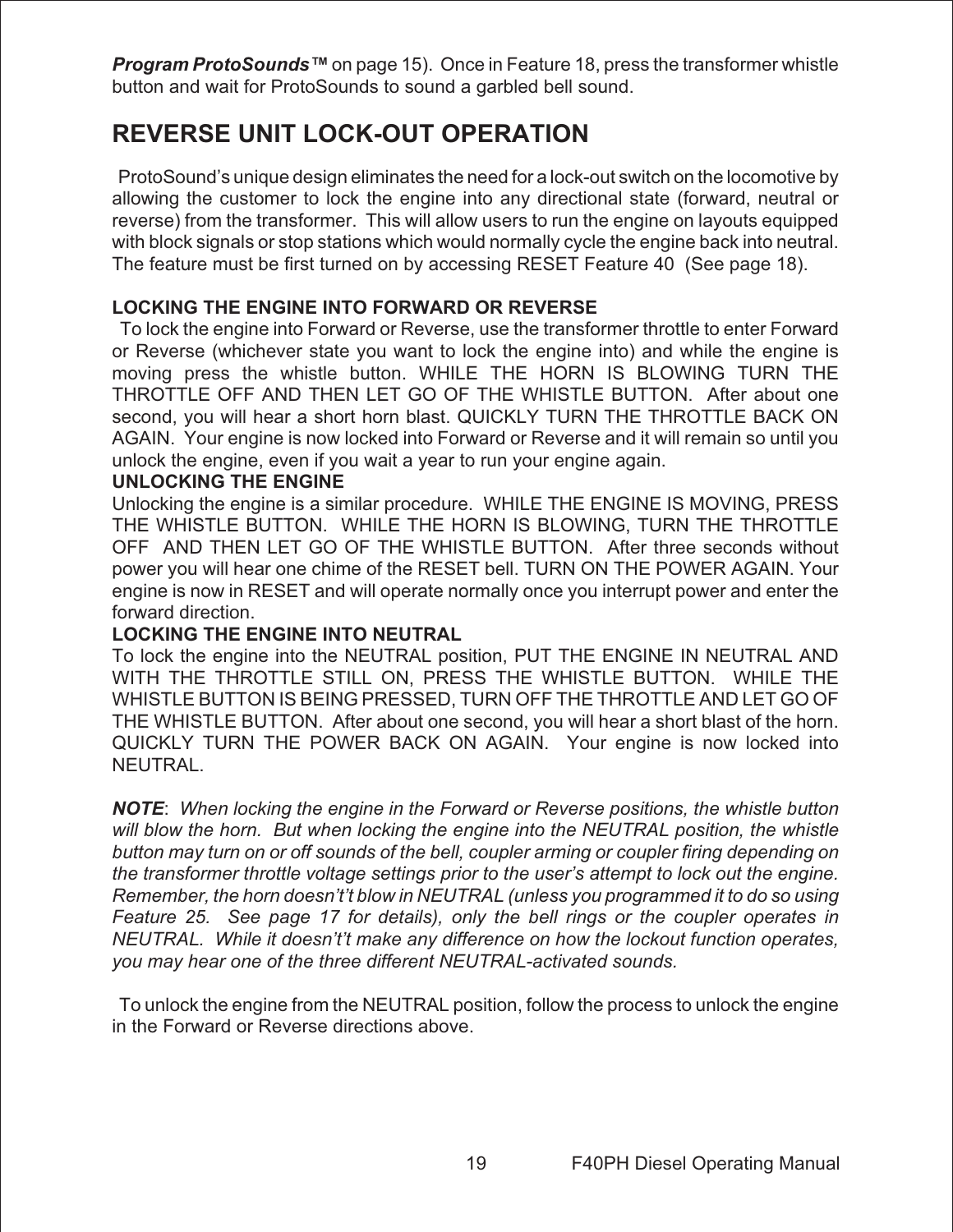# **OIL & LUBRICATION INSTRUCTIONS**

In order for the engine to perform correctly and quietly, it is important that the chassis be lubricated before operation. Lubrication should include all truck block bushings and pickup rollers to prevent them from squeaking. Use light household oil and follow the lubrication points marked "L" in Fig. 9 below.



*Figure 8: Removing The Body From The Chassis*

The locomotive's internal gearing in both power trucks has been greased at the factory and shouldn't need additional grease until after 50 hours of operation or one year whichever comes first. Grease cannot be added to the internal gearing until the body is removed from the chassis which is held in place by four Phillips screws. The screws are located on each end of the chassis' as seen in Fig. 8 above. After removing the screws, lift the body away from the chassis and lay the body next to the chassis.

Next, remove the truck blocks from the chassis by unscrewing the large Phillips motor mount screw on the bottom of each truck block (See Fig. 8). Once the motor mount screw has been removed, pull the motor away from the truck block and lightly coat the motor worm gear and bronze drive gear (in the truck block) with grease. Reassemble the truck and motor, being careful not to pinch the pickup and ground wires between the truck block and motor mount. Repeat the procedure for the other motor and truck and then reassemble the chassis to the body. When reassembling the chassis and body, be very careful that the lighting wire harnesses are not caught between the body and chassis as this can lead to a short which may damage the electronic circuit boards beyond repair.



*Figure 9: Lubrication and Grease Points*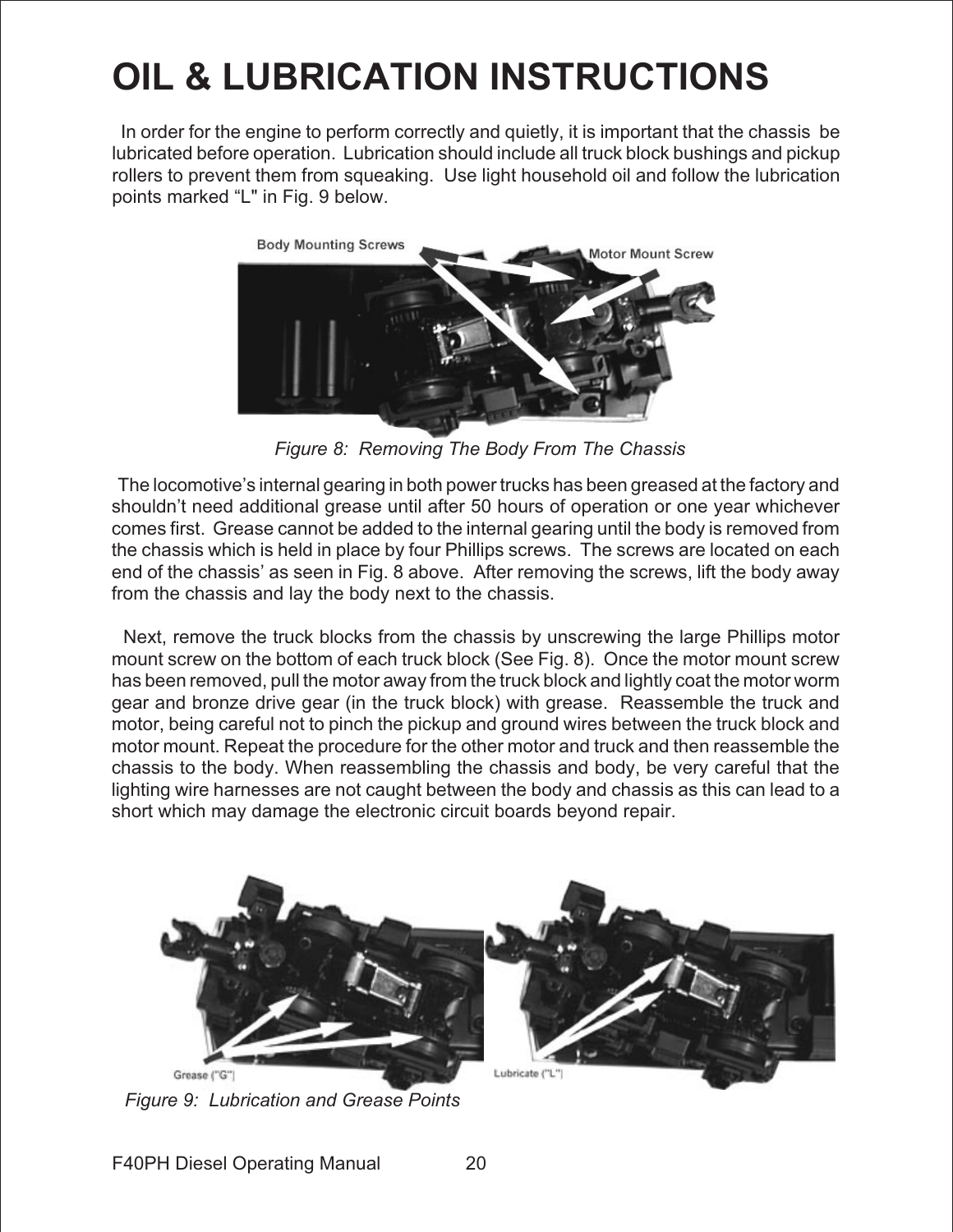In addition to the truck block internal gearing, it is a good idea to lubricate the outside truck block "idler" and "drive" gears with grease. Use the diagram shown in Fig. 9. above as a guide and add grease to the points marked with a "G".

Periodically, check the locomotive wheels and pickups for dirt buildup as this can significantly affect the engine's ability to perform properly. Dirty track and dirty wheels can cause both poor electrical contact as well as poor traction, especially on elevated track sections. Finally, dirt and oil build up can prematurely wear out the neoprene traction tires.

## **TRACTION TIRE REPLACEMENT INSTRUCTIONS**

Your locomotive is equipped with two neoprene rubber traction tires on each power truck. While these tires are extremely durable and long-lasting there may arise a time when they will need to be replaced. Should this occur, you will need to remove the trucks and truck sides on the truck block from the chassis in order to slip the new tire over the grooved drive wheel. We suggest you follow the disassembly instructions found in the Lubrication section on the preceding pages to dissemble the chassis and truck blocks from the body.

Before the new tire can be installed, you must make sure the old tire has been completely removed from the groove in the drive wheel. Use a razor blade or small flatblade screwdriver pry away any remains left from the old tire that may still be in the drive wheel groove. Once the old tire has been completely removed, slip the new tire onto the wheel. You may find it useful to use two small flatblade screwdrivers to assist you in stretching the tire over the wheel. Be careful to avoid twisting the tire when stretching it over the wheel. If a twist occurs, the tire will have to be removed and reinstalled or a noticeable wobble in your engine will occur when operating the locomotive. In addition, it is important to make sure that the tire is fully seated inside the groove. Any portion of the tire extending out of the groove can cause the engine to wobble. A razor blade can be used to trim away any excess tire that doesn't't seat itself inside the groove properly.

Once the new tire(s) are in place, reassemble the truck sides to the truck blocks and then reassemble the chassis to the body. Replacement tires are available directly from MTH Electric Trains.

## **HEADLIGHT REPLACEMENT**

The locomotive's headlights are directionally controlled by the electronic components in both the 3 and 2-rail equipped locomotives. The headlights can be easily removed from their lampholders should the bulbs expire. To remove the bulbs, follow the cab removal instructions found in the Lubrication section on the proceeding pages. Once the cab has been separated from the chassis, gently remove the bulb from its mounting frame and unplug its wire harness from the electronic boards inside the body. Replacement bulbs are available directly from MTH Electric Trains.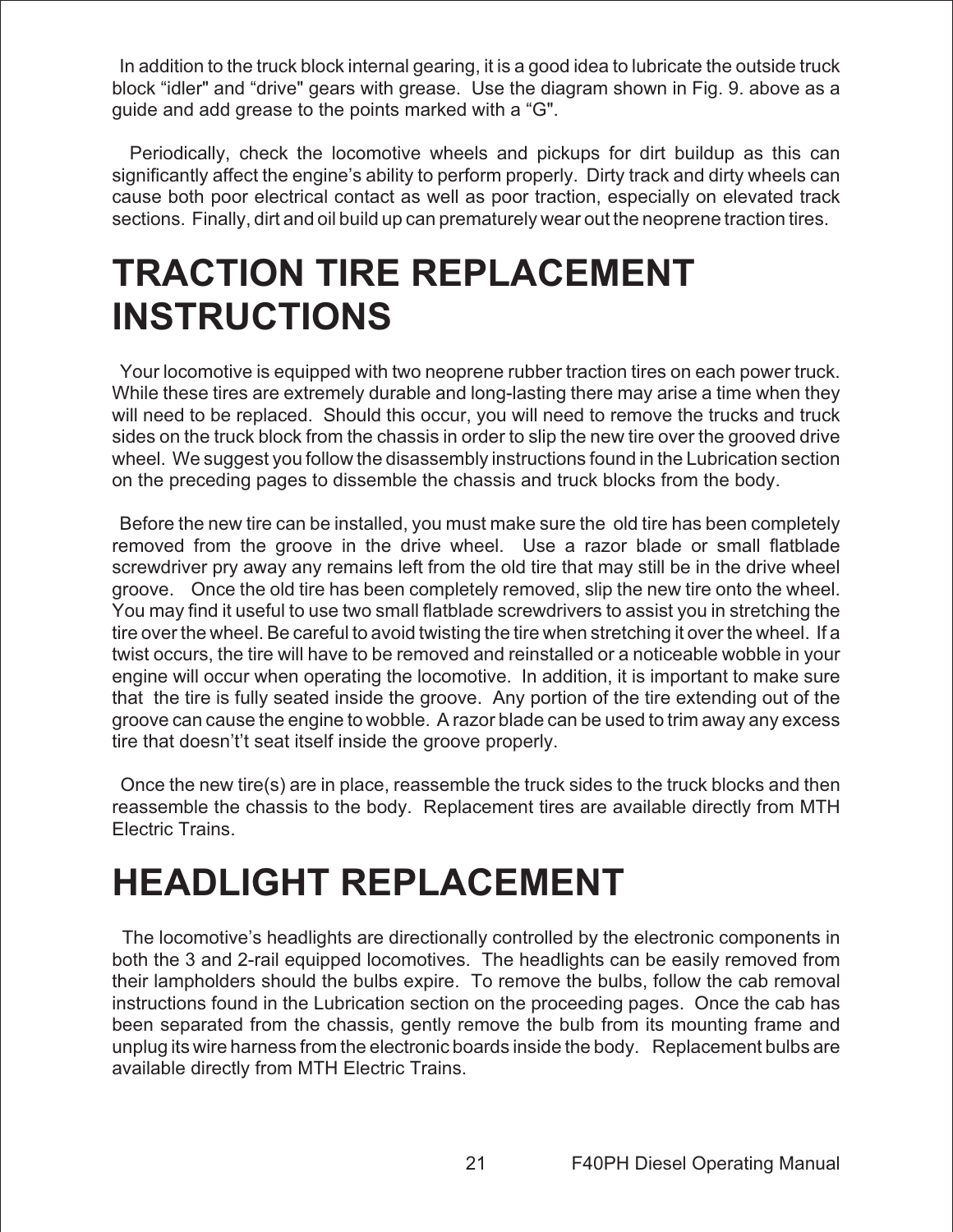## **TROUBLE SHOOTING PROTOSOUND™ PROBLEMS**

Although ProtoSound™ has been designed and engineered for ease of use, some questions may arise during initial operation. The following table should answer most questions. If you find that your problem can't be resolved with this manual, contact MTH ProtoSound Electronics (9693-A Gerwig Lane, Columbia, MD 21046, 410-381-2580) for additional assistance.

| <b>HORN PROBLEMS</b>                                                            | <b>REMEDY</b>                                                                                                                                                                                                                                                                                                                                                                                                                                                          |
|---------------------------------------------------------------------------------|------------------------------------------------------------------------------------------------------------------------------------------------------------------------------------------------------------------------------------------------------------------------------------------------------------------------------------------------------------------------------------------------------------------------------------------------------------------------|
| The horn seems distorted at low voltages.                                       | Your battery may be undercharged or dead. Try recharging the battery as explained in<br>the battery sections.                                                                                                                                                                                                                                                                                                                                                          |
| When I press the whistle button, the bell comes on instead.                     | You are trying to operate the horn in neutral. The horn will only operate in Forward or<br>Reverse unless you program ProtoSounds through Feature 25. See the instructions in the<br>section entitled "Using RESET to Program ProtoSounds"                                                                                                                                                                                                                             |
| I can't get the horn to blow when I press the whistle button.                   | You may be pressing the whistle button too quickly. Most older AC transformers<br>contain a two--step whistle button that releases a DC signal onto the track. It is this DC<br>signal that tells the horn to blow. However, because the signal is weaker when the whistle<br>button is depressed fully, the ProtoSound circuit may not recognize the signal. Try<br>pressing the whistle button slower, taking approximately 1 second to fully depress the<br>button. |
| <b>BELL PROBLEMS</b>                                                            | <b>REMEDY</b>                                                                                                                                                                                                                                                                                                                                                                                                                                                          |
| When I press the whistle button to activate the bell, the horn sounds.          | You are trying to ring the bell in Forward or Reverse. The bell only operates in Neutral<br>unless you have programmed ProtoSounds to recognize a separate bell button.                                                                                                                                                                                                                                                                                                |
| When I press the whistle button to activate the bell. I arm the coupler.        | Reduce the voltage on the transformer before pressing the whistle button to activate<br>the bell. The bell will only come on at 8 volts or less.                                                                                                                                                                                                                                                                                                                       |
| When I press the whistle button to activate the bell, the bell only rings once. | You are trying to ring the bell in RESET instead of neutral. Interrupt the power twice to<br>enter Neutral, set the voltage at 8 volts or less and press the whistle button to activate the<br>bell.                                                                                                                                                                                                                                                                   |
| I can't get the bell to ring when I press the whistle button.                   | You may be pressing the whistle button too quickly. See the 3rd remedy in the horn<br>section above                                                                                                                                                                                                                                                                                                                                                                    |
| The bell won't work with a separate bell button.                                | ProtoSounds must be programmed in order for a separate bell button to function. Enter<br>RESET function number 20 (see the section entitled "Using RESET to Program<br>ProtoSounds") and press the whistle button until the bell sounds two dings. Simply turn<br>the throttle off and then on again to lock in the new setting.                                                                                                                                       |
| <b>COUPLER PROBLEMS</b>                                                         | <b>REMEDY</b>                                                                                                                                                                                                                                                                                                                                                                                                                                                          |
| The ProtoCoupler won't let the engine uncouple on the "Fly".                    | The power required to fire the coupler open when the engine is on the "Fly" may be<br>greater than the ProtoSound system is capable of providing. As a result, you may<br>experience times when the coupler won't fire open. Unfortunately, the only solution is to<br>stop the engine and fire the coupler in Neutral. If that doesn't resolve the problem, try<br>lubricating the coupler knuckle and rivet as explained in the ProtoCoupler Operation<br>section.   |
| I can't get the coupler to arm or fire open when I press the whistle button.    | You may be pressing the whistle button too quickly. See the third remedy in the horn<br>section above. Another possibility is that ProtoSounds has been programmed to turn the<br>coupler function off. See the section entitled "Using RESET to Program ProtoSounds"                                                                                                                                                                                                  |
| Only one coupler will function when I press the whistle button.                 | Only one coupler can operate at any one time. Use the coupler selection switch on the<br>bottom of the chassis to choose which coupler you want active.                                                                                                                                                                                                                                                                                                                |
| <b>DIESEL START/CAB CHATTER</b>                                                 | <b>REMEDY</b>                                                                                                                                                                                                                                                                                                                                                                                                                                                          |
| Sometimes the diesel start sounds don't occur when I first turn power on.       | Occassionally the diesel engine start up sounds may not occur when power is turned back<br>on within 5 seconds of being shut off. Wait 10 - 15 seconds before repowering.                                                                                                                                                                                                                                                                                              |
| Sometimes the Cab Chatter sounds don't play.                                    | The Cab Chatter sounds only play in neutral and ProtoSounds may be programmed to<br>turn thesounds off. See the section entitled "Using RESET to Program ProtoSounds"                                                                                                                                                                                                                                                                                                  |
| <b>LOCKOUT PROBLEMS</b>                                                         | <b>REMEDY</b>                                                                                                                                                                                                                                                                                                                                                                                                                                                          |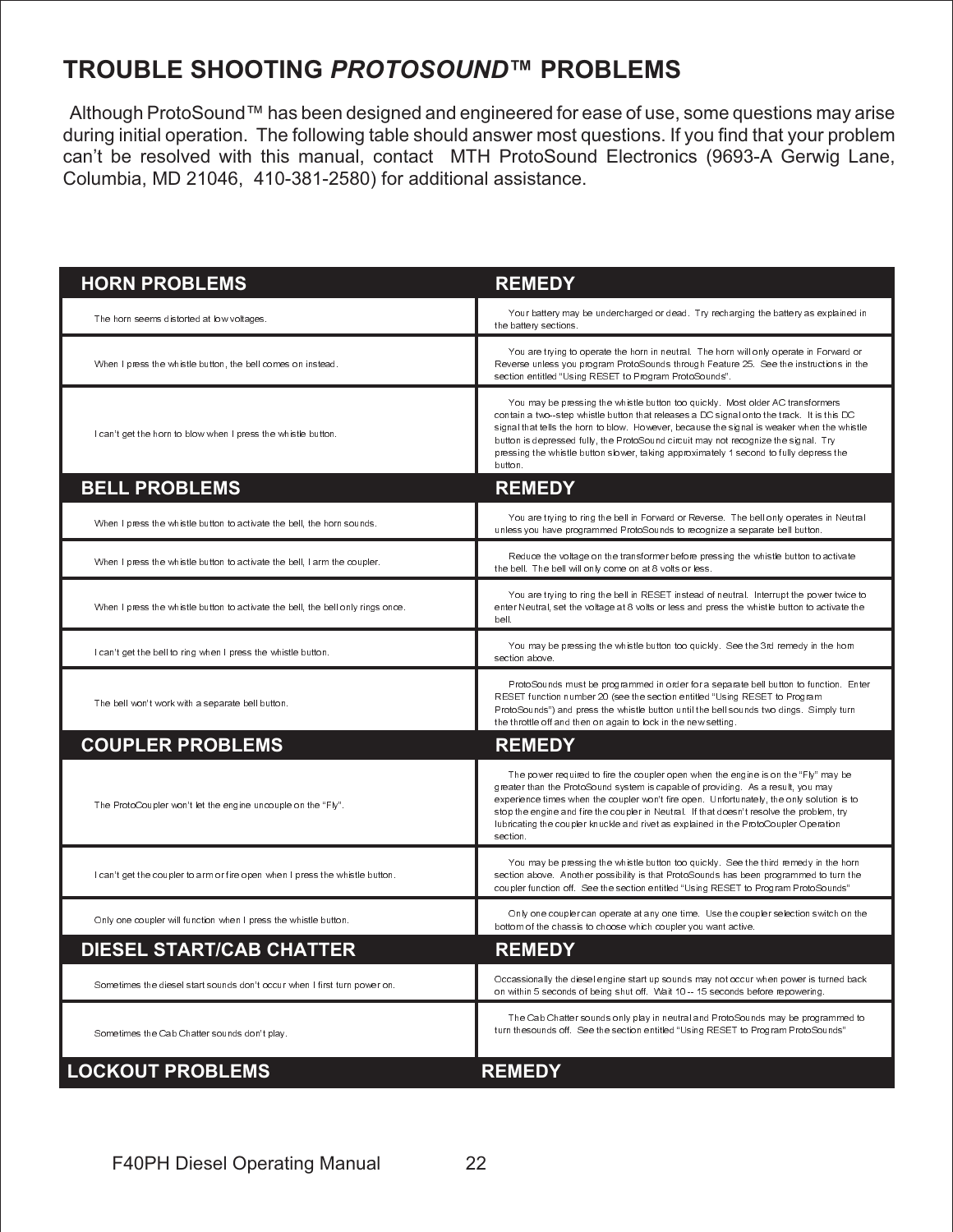| I can't get the engine to run after I power up the transformer. It sits still with the diesel<br>compressor sounds running                                          | The engine is locked out into the Neutral position. Follow the unlocking proceedures in<br>the Lockout Section.                                                                                                                                                                                                                                                                                                                                                                                                                                                                                                                                                                                                                     |  |  |
|---------------------------------------------------------------------------------------------------------------------------------------------------------------------|-------------------------------------------------------------------------------------------------------------------------------------------------------------------------------------------------------------------------------------------------------------------------------------------------------------------------------------------------------------------------------------------------------------------------------------------------------------------------------------------------------------------------------------------------------------------------------------------------------------------------------------------------------------------------------------------------------------------------------------|--|--|
| The engine won't lock out into Forward, Neutral or Reverse even after the short horn<br>blast sounds.                                                               | You are waiting too long to turn the throttle back on after the short horn blast sounds.<br>The power must be turned back on immediately after the short horn blast sounds or the<br>engine will go back into RESET. See the lockout proceedure in the Lockout Section.                                                                                                                                                                                                                                                                                                                                                                                                                                                             |  |  |
| <b>VOLUME PROBLEMS</b>                                                                                                                                              | <b>REMEDY</b>                                                                                                                                                                                                                                                                                                                                                                                                                                                                                                                                                                                                                                                                                                                       |  |  |
| When I try to run the engine, the diesel volume is OFF or very low.                                                                                                 | The diesel volume has been programmed at a reduced volume or to be silent Go to<br>RESET Feature 6 and adjust the volume. See the section entitled "Using RESET to<br>Program ProtoSounds" for more information.                                                                                                                                                                                                                                                                                                                                                                                                                                                                                                                    |  |  |
| When I try to set the diesel volume, it resets itself to the original volume after I selected<br>the new volume.                                                    | You are trying to set the volume with a poorly charged or dead backup battery. See the<br>section on Battery Backup for more information.                                                                                                                                                                                                                                                                                                                                                                                                                                                                                                                                                                                           |  |  |
| When I try to set the Diesel Volume to O Volume, I still hear the cab chatter sounds.                                                                               | When the diesel volume is set to O, you will hear the Cab Chatter sounds because<br>setting the diesel volume only controls the sound of the diesel engine itself. All other<br>sounds, including Cab Chatter, the horn and bell will continue to play at the volume level<br>set by the manual volume control knob located on the bottom of the chassis. See the<br>section entitled "ProtoSound Volume Adjustment" for more information.                                                                                                                                                                                                                                                                                          |  |  |
| The sounds seem distorted, especially when the whistle or bell is activated.                                                                                        | The overall ProtoSound volume has been set to high creating the distorted sounds. Try<br>turning the volume control knob located on the bottom of the chassis counter clockwise to<br>reduce the overall volume level                                                                                                                                                                                                                                                                                                                                                                                                                                                                                                               |  |  |
| <b>BATTERY PROBLEMS</b>                                                                                                                                             | <b>REMEDY</b>                                                                                                                                                                                                                                                                                                                                                                                                                                                                                                                                                                                                                                                                                                                       |  |  |
| I get no sounds when the engine shifts between the direction states.                                                                                                | The battery may be dead or needs charging. See the Battery Backup section for more<br>information.                                                                                                                                                                                                                                                                                                                                                                                                                                                                                                                                                                                                                                  |  |  |
| After I turn off my transformer, my engine continues to make sounds before quitting with<br>a ding of its bell.                                                     | ProtoSounds continues to sound for approximately 10 seconds after power to the track<br>has been shut off                                                                                                                                                                                                                                                                                                                                                                                                                                                                                                                                                                                                                           |  |  |
| The sounds distort at low voltages.                                                                                                                                 | The battery is insufficiently charged or dead. Follow the recharging instructions found in<br>the section entitled "Self Recharging Battery Backup System".                                                                                                                                                                                                                                                                                                                                                                                                                                                                                                                                                                         |  |  |
| A repeating horn blast occurs after the power has been shut down.                                                                                                   | The battery is insufficiently charged or dead. Follow the recharging instructions found in<br>the section entitled "Self Recharging Battery Backup System".                                                                                                                                                                                                                                                                                                                                                                                                                                                                                                                                                                         |  |  |
| <b>RESET PROBLEMS</b>                                                                                                                                               | <b>REMEDY</b>                                                                                                                                                                                                                                                                                                                                                                                                                                                                                                                                                                                                                                                                                                                       |  |  |
| When I first turn the power on, the engine will not begin to run. I have to turn the throttle<br>off and then on again to get the engine to operate.                | This is normal behavior. When power to the track is first turned on, ProtoSounds enters<br>a "RESET" phase at which time the engine undergoes a system check. Power must be<br>interrupted to get the engine into the Forward Phase. See the section entitled "DCRU<br>Reverse Unit Operation" for more information.                                                                                                                                                                                                                                                                                                                                                                                                                |  |  |
| Whenever I interrupt the power from RESET to enter Forward, the engine goes back<br>into RESET instead of Forward. I know this occurs because the bell dings twice. | Whenever ProtoSounds enters RESET after power has been off for more than 15<br>seconds, the microprocessor initiates a system check to determine that everything is in<br>working order. This system check requires 2.2 seconds to complete during which time the<br>engine will play the diesel startup sounds. We recommend that you don't interrupt the<br>power in RESET until the diesel startup sounds have completed. This will quarantee that<br>the system check will have been completed since the startup sounds take longer than 2.2<br>seconds to play. If the problem persists, we recommend that you operate the throttle with a<br>slower movement as you interrupt the power in RESET and enter the Forwaard Phase |  |  |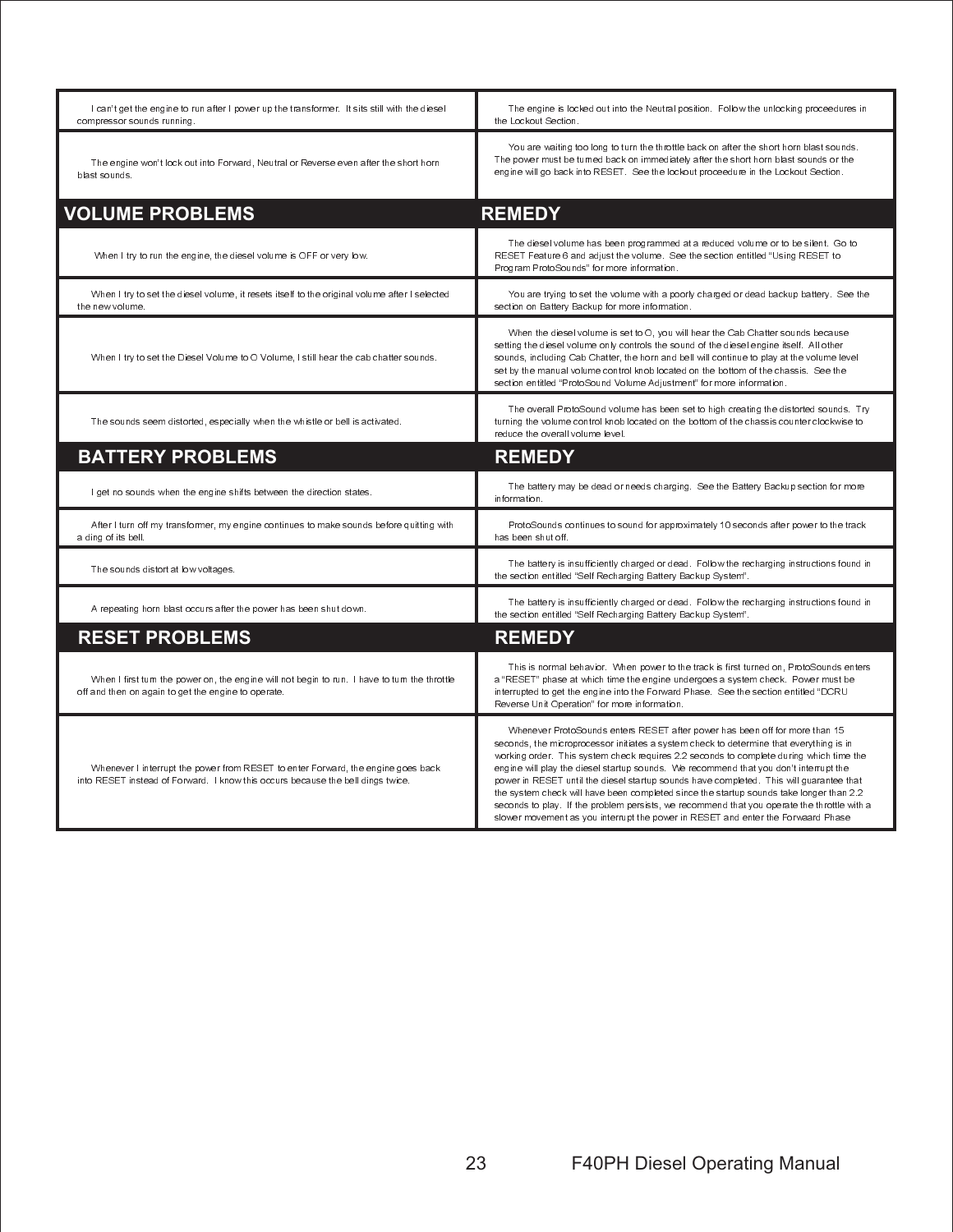| <b>BRAKE SOUND PROBLEMS</b>                                                                                                                                                                      | <b>REMEDY</b>                                                                                                                                                                                                                                                                                                                                                                                                                                                       |  |
|--------------------------------------------------------------------------------------------------------------------------------------------------------------------------------------------------|---------------------------------------------------------------------------------------------------------------------------------------------------------------------------------------------------------------------------------------------------------------------------------------------------------------------------------------------------------------------------------------------------------------------------------------------------------------------|--|
| When the transformer is throttled down, the sounds won't play.                                                                                                                                   | The brake features has not been activated. See the section on activating the brake feature for<br>more information. The throttle voltage setting on the transformer is either not starting high enough<br>or ending low enough to trigger the brakes sounds. Try increasing the throttle setting to 14 volts or<br>higher before throttling down to 8 volts or less.                                                                                                |  |
| The brake sounds continue to play even after the engine stops.                                                                                                                                   | The brake feature sound record lasts for three seconds. With practice you can control how<br>quickly you should stop the engine to keep it in sequence with the sound of the brake's squeaking.                                                                                                                                                                                                                                                                     |  |
| The brake feature was activated in neutral after the engine was running in forward, but<br>the brake sounds would not play when triggered after the engine went back into forward or<br>reverse. | The brake feature will only remain enabled if it is triggered in the first direction state you<br>enter after activating the feature in neutral. You cannot interrupt the power twice to enter<br>another direction state and still have the brake feature active. Therefore, in order to make<br>the brake sound feature operate in forward, you must first activate the feature in the neutral<br>position that occurs after the engine was in the reverse state. |  |
| After triggering the brake sound and stopping the engine in neutral, the engine begins<br>making passenger station sound effects.                                                                | After you trigger the brake sounds, you cannot stop the engine in neutral and leave the<br>track power on without activating the passenger station sounds. If you don't want to hear<br>the passenger station sounds after entering neutral, turn the power off for three seconds to<br>disable the passenger station sound effects.                                                                                                                                |  |
| <b>FYS PROBLEMS</b>                                                                                                                                                                              | <b>REMEDY</b>                                                                                                                                                                                                                                                                                                                                                                                                                                                       |  |
| The FYS feature does not begin even after stopping the engine and hearing the brake<br>sounds.                                                                                                   | The power was not turned back on once the engine enter the neutral state thus<br>disabling FYS.The transformer throttle was interrupted too quickly in neutral thus disabling<br>FYS. Leave the throttle on in neutral until after the FYS arrival message plays.                                                                                                                                                                                                   |  |
| The FYS sound effects occassionally repeat themselves.                                                                                                                                           | ProtoSounds has a built--in random number generator that randomly selects each<br>sound clip to play. Because there are only a total of 8 sound clips available in each FYS<br>event, it is probable that a sound can occassionally be repeated one or more times.                                                                                                                                                                                                  |  |
| Once in FYS, the engine never goes in reverse.                                                                                                                                                   | So that the passenger station sound effects and operation is as realistic as possible,<br>ProtoSounds disables the reverse unit state whenever FYS is enabled. This way the<br>engine never goes into reverse as the operator cycles through the various FYS events.                                                                                                                                                                                                |  |
| When the engine enters FYS event 5, the bell automatically comes on.                                                                                                                             | FYS has a built-in command to turn on the bell when the system enters Event 5. After<br>approximately 15 rings of the bell, it automatically will turn off.                                                                                                                                                                                                                                                                                                         |  |
| Whenever FYS is enabled, pressing the whistle and bell buttons has no affect                                                                                                                     | Because FYS must control various effects in each FYS event, the bell and whistle<br>functions are disabled until either the FYS events have been completed, or the engine is<br>shut down for 3 or more seconds.                                                                                                                                                                                                                                                    |  |
| I can't get FYS to begin when the engine is stopped in the neutral position.                                                                                                                     | It is possible that FYS was never enabled or has been disabled. Try reactivating the<br>feature by holding down the bell button for three or more seconds.                                                                                                                                                                                                                                                                                                          |  |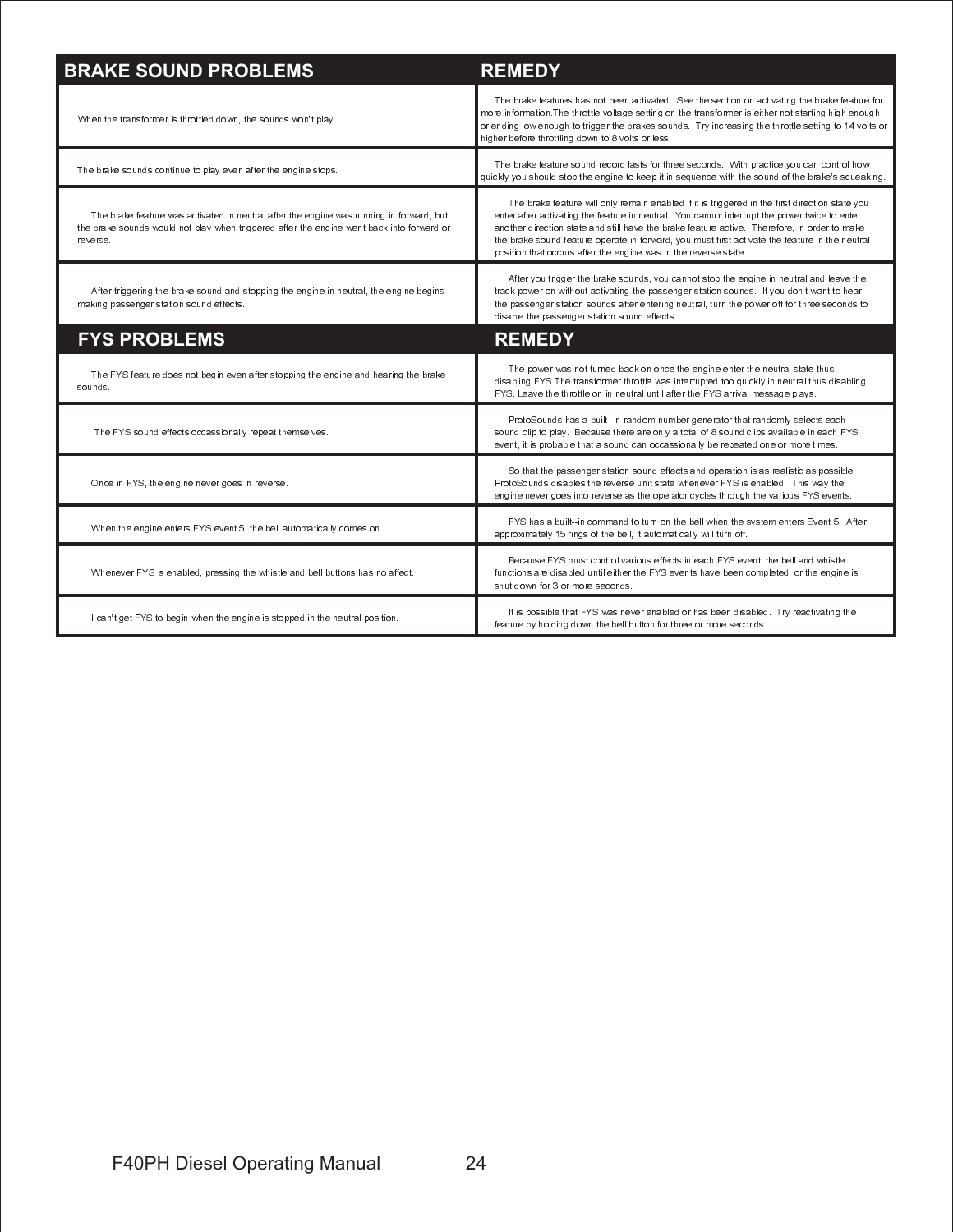## **TRANSFORMER COMPATIBILITY AND WIRING CHART**

ProtoSounds™ is designed to work with any standard AC transformer that uses a "Pure Sine-Wave" format. The chart below lists the many Lionel® compatible transformers, such as the Lionel KW or ZW models. In addition, the chart details how the terminals on these compatible transformers should be attached to your layout. The Trainmaster system from Lionel® (marked with an asterisk below) will not function correctly with ProtoSounds without disrupting the sound effects. Therefore, whenever ProtoSounds senses that the Trainmaster system is being used, it automatically disables ProtoSound's sound effects. The operator retains control over the engine, but no sound effects will play.

| <b>Transformer Type</b>  | <b>Outside Rail</b>             | <b>Center Rail</b>              | Min/Max<br><b>Voltage</b>       | <b>Power</b><br>Rating          |
|--------------------------|---------------------------------|---------------------------------|---------------------------------|---------------------------------|
| Lionel 1032              | A                               | U                               | $5-16v$                         | 90-Watt                         |
| Lionel 1032M             | A                               | U                               | $5-16v$                         | 90-Watt                         |
| Lionel 1033              | A                               | U                               | $5-16v$                         | 90-Watt                         |
| Lionel 1043              | A                               | U                               | $5-16v$                         | 90-Watt                         |
| Lionel 1043M             | A                               | U                               | $5-16v$                         | 90-Watt                         |
| Lionel 1044              | A                               | $\cup$                          | $5-16v$                         | 90-Watt                         |
| Lionel 1053              | A                               | U                               | $8 - 17v$                       | 60-Watt                         |
| Lionel 1063              | A                               | U                               | $8 - 17v$                       | 60-Watt                         |
| Lionel LW                | U                               | A                               | $8-18v$                         | 75-Watt                         |
| Lionel KW                | $\cup$                          | A or B                          | $6-20v$                         | 190-Watt                        |
| Lionel RW                | A                               | U                               | $9 - 19v$                       | 110-Watt                        |
| Lionel SW                | A                               | U                               | Unknown                         | 130-Watt                        |
| Lionel TW                | A                               | U                               | $8 - 18v$                       | 175-Watt                        |
| Lionel ZW                | U                               | $A-D$                           | $8-20v$                         | 275-Watt                        |
| Right of Way             | <b>Black</b>                    | Red                             | $0-25v$                         | 600-Watt                        |
| Lionel RS-1              | <b>Black</b>                    | Red                             | $0-16v$                         | 50-Watt                         |
| Lionel Trainmaster*      | U                               | A                               | See Transformer<br>Instructions | See Transformer<br>Instructions |
| ALL-Trol Walk-Around     | See Transformer<br>Instructions | See Transformer<br>Instructions | See Transformer<br>Instructions | See Transformer<br>Instructions |
| MRC Tech II              | Variable AC                     | Variable AC                     | $0 - 17v$                       | 40Va                            |
| <b>DALLEE</b><br>Hostler | See Transformer<br>Instructions | See Transformer<br>Instructions | $0-16v$                         | 160-Watt                        |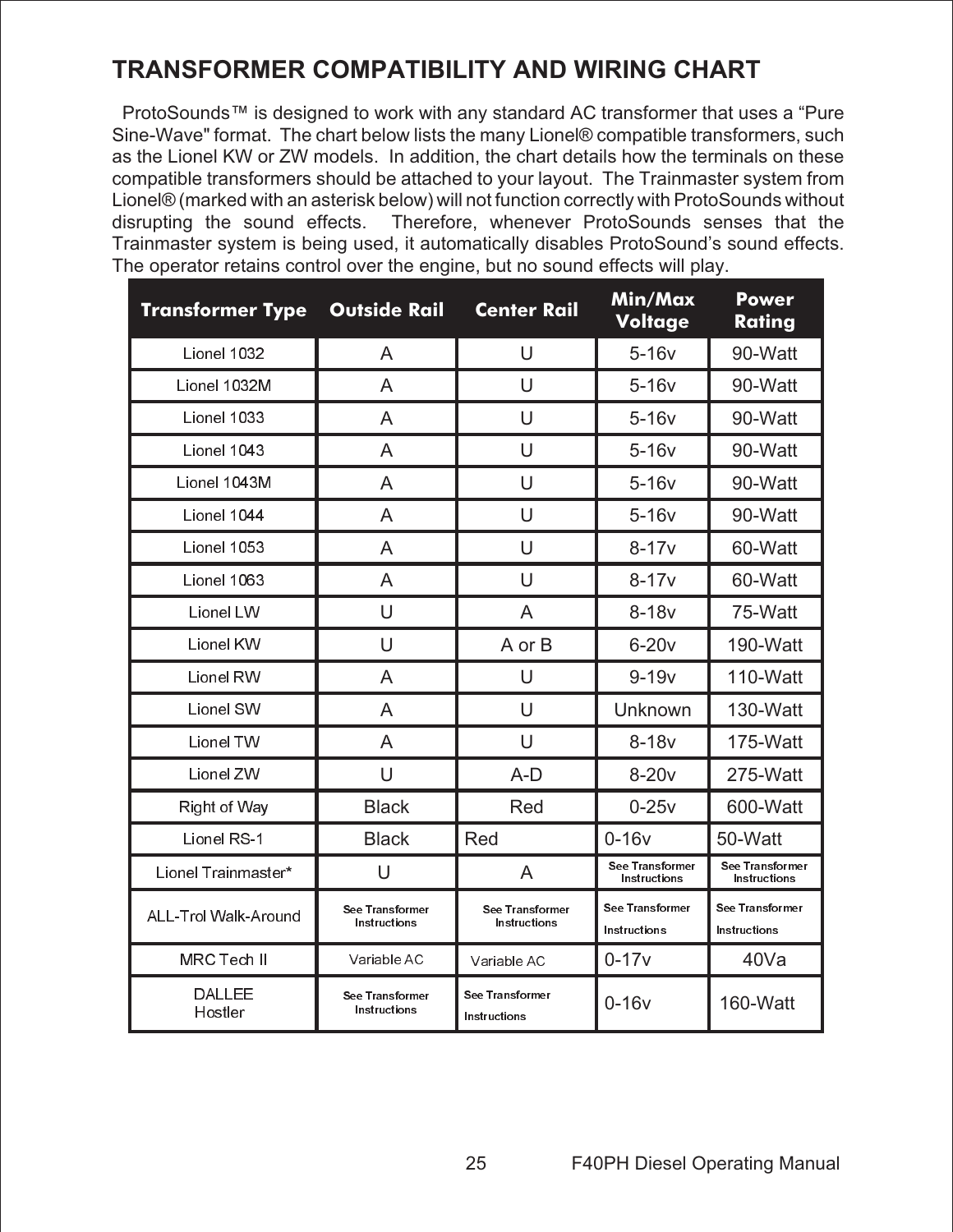## **PROTOSOUND RESET FEATURE CHART**

The following chart lists the available features found in your ProtoSound equipped engine. The default settings are listed for each feature as well as the operation of the feature. You can reset all features to their original factory settings by accessing Feature 18 in RESET and pressing and holding the transformer whistle button until you hear a soft, warbled bell sound.

| <b>RESET <math>#</math></b> | <b>OPERATION</b>                 | <b>DEFAULT SETTING</b>    | <b>CLINKS\CLANKS</b> |
|-----------------------------|----------------------------------|---------------------------|----------------------|
| 6                           | Diesel Volume                    | <b>Full Volume</b>        | 5 Clinks\1 Clank     |
| 10                          | Coupler On\Off                   | Coupler On                | 0 Clinks\2 Clanks    |
| 18                          | <b>Reset Default</b><br>Settings |                           | 3 Clinks\3 Clanks    |
| 20                          | Remote Bell Button               | <b>Bell Button Active</b> | 0 Clinks\4 Clanks    |
| 23                          | Cab Chatter On/Off               | Cab Chatter On            | 3 Clinks\4Clanks     |
| 25                          | Horn In Neutral                  | Horn In Neutral Off       | 0 Clinks\5 Clanks    |
| 27                          | Reserved                         |                           |                      |
| 28                          | <b>Brake\PFA Enabled</b>         | Brake\PFA On              | 3 Clinks\5 Clanks    |
| 40                          | Remote Lockout                   | Lockout Off               | 0 Clinks\8 Clanks    |
| 45                          | <b>Squeaking Brakes</b>          | On - Armed W/Bell         | 0 Clinks\9Clanks     |